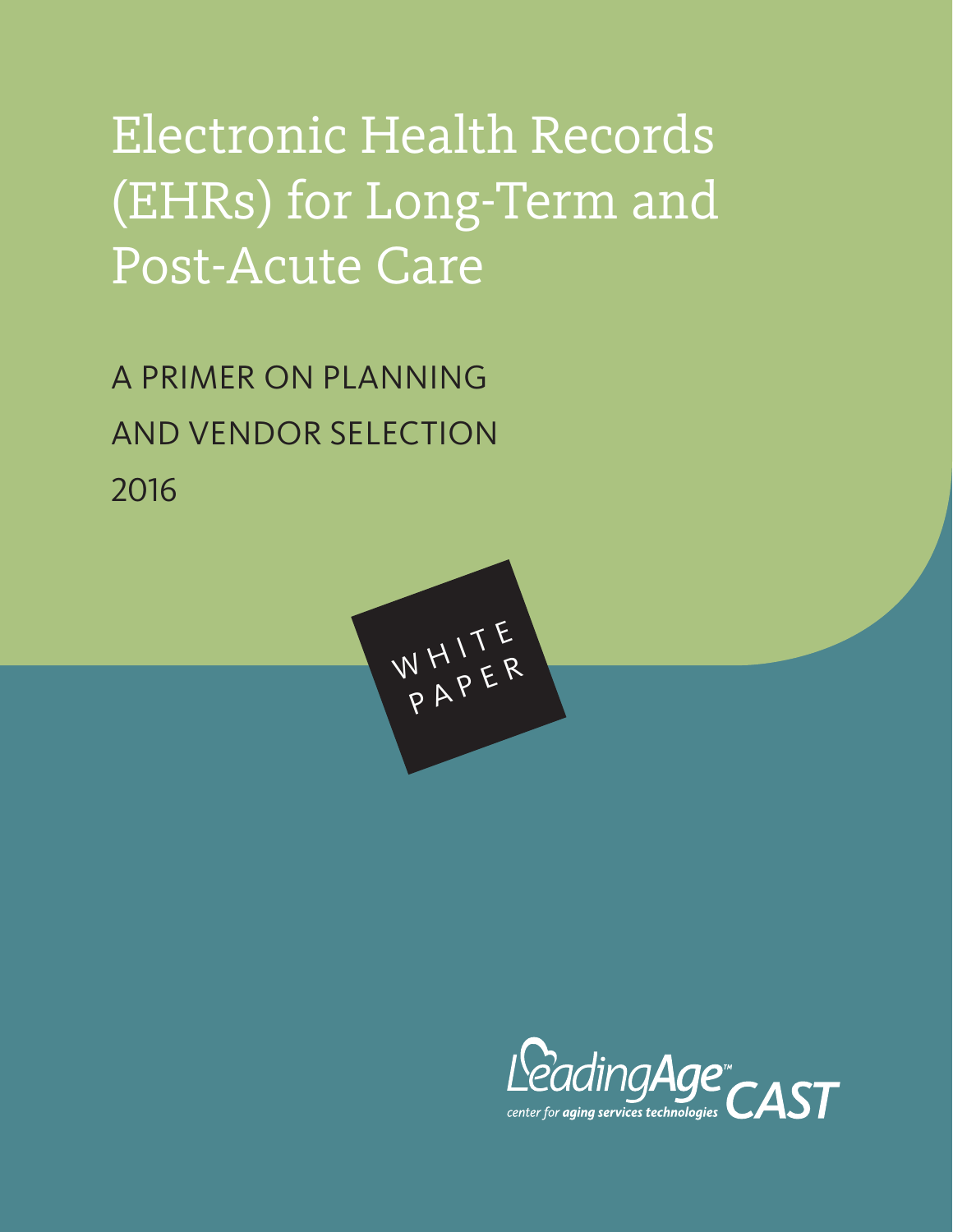

ELECTRONIC HEALTH RECORDS (EHRS) FOR LONG-TERM AND POST-ACUTE CARE A PRIMER ON PLANNING AND VENDOR SELECTION 2016

A program of LeadingAge 2519 Connecticut Ave., NW Washington, DC 20008-1520 Phone (202) 508-9438 Fax (202) 783-2255 Web site: LeadingAge.org/CAST © Copyright 2016 LeadingAge

LeadingAge Center for Aging Services Technologies:

The LeadingAge Center for Aging Services Technologies (CAST) is focused on accelerating the development, evaluation and adoption of emerging technologies that will transform the aging experience. As an international coalition of more than 400 technology companies, aging-services organizations, businesses, research universities and government representatives, CAST works under the auspices of LeadingAge, an association of 6,000 not-for-profit organizations dedicated to expanding the world of possibilities for aging.

For more information, please visit [LeadingAge.org/CAST](http://www.LeadingAge.org/CAST)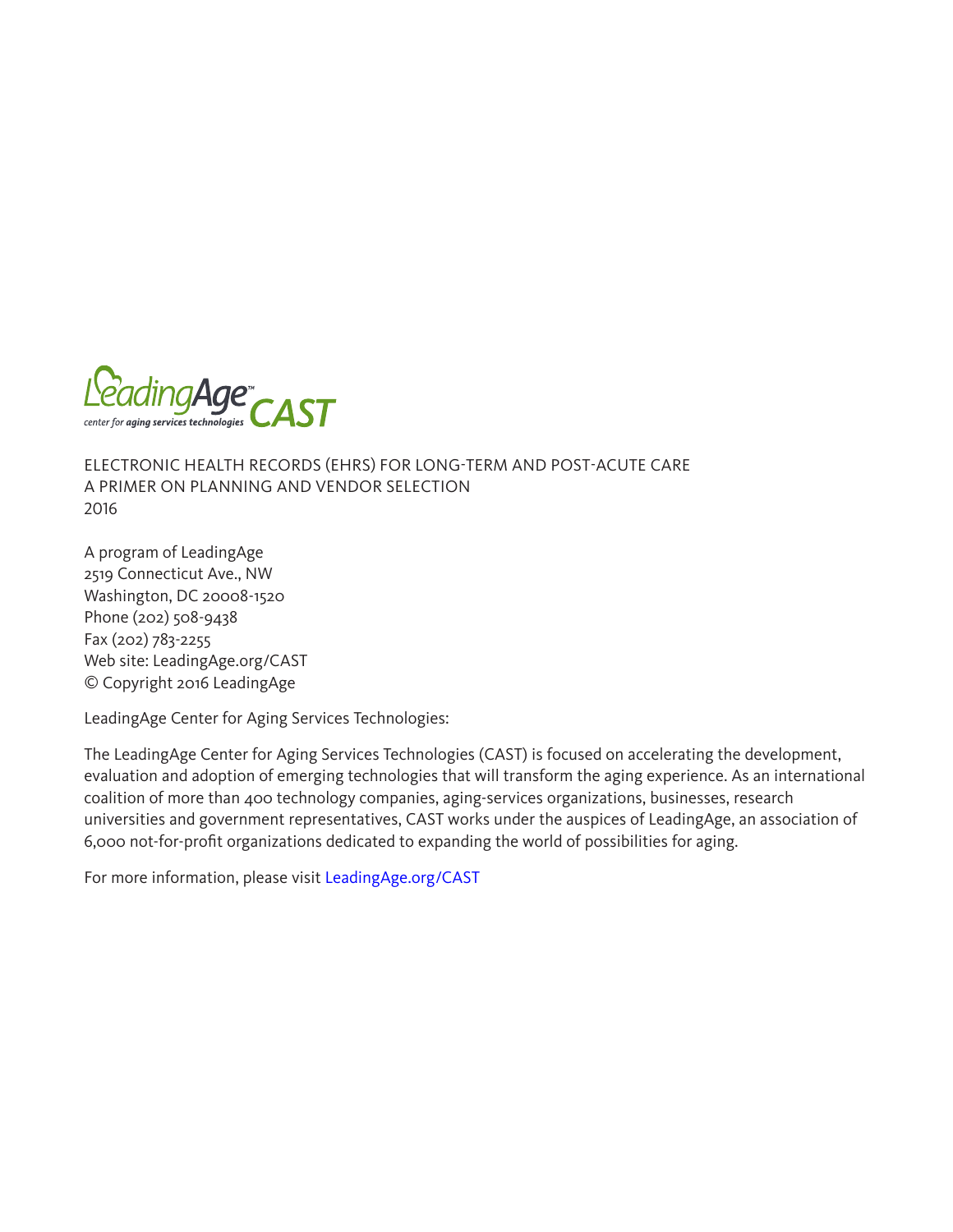## Contents

| 3.1.2 Assess Organizational Readiness: IT Infrastructure, IT Staffing, Skills & Attitudes 7 |  |
|---------------------------------------------------------------------------------------------|--|
|                                                                                             |  |
|                                                                                             |  |
|                                                                                             |  |
|                                                                                             |  |
|                                                                                             |  |
|                                                                                             |  |
|                                                                                             |  |
|                                                                                             |  |
|                                                                                             |  |
|                                                                                             |  |
|                                                                                             |  |
|                                                                                             |  |
|                                                                                             |  |
|                                                                                             |  |
|                                                                                             |  |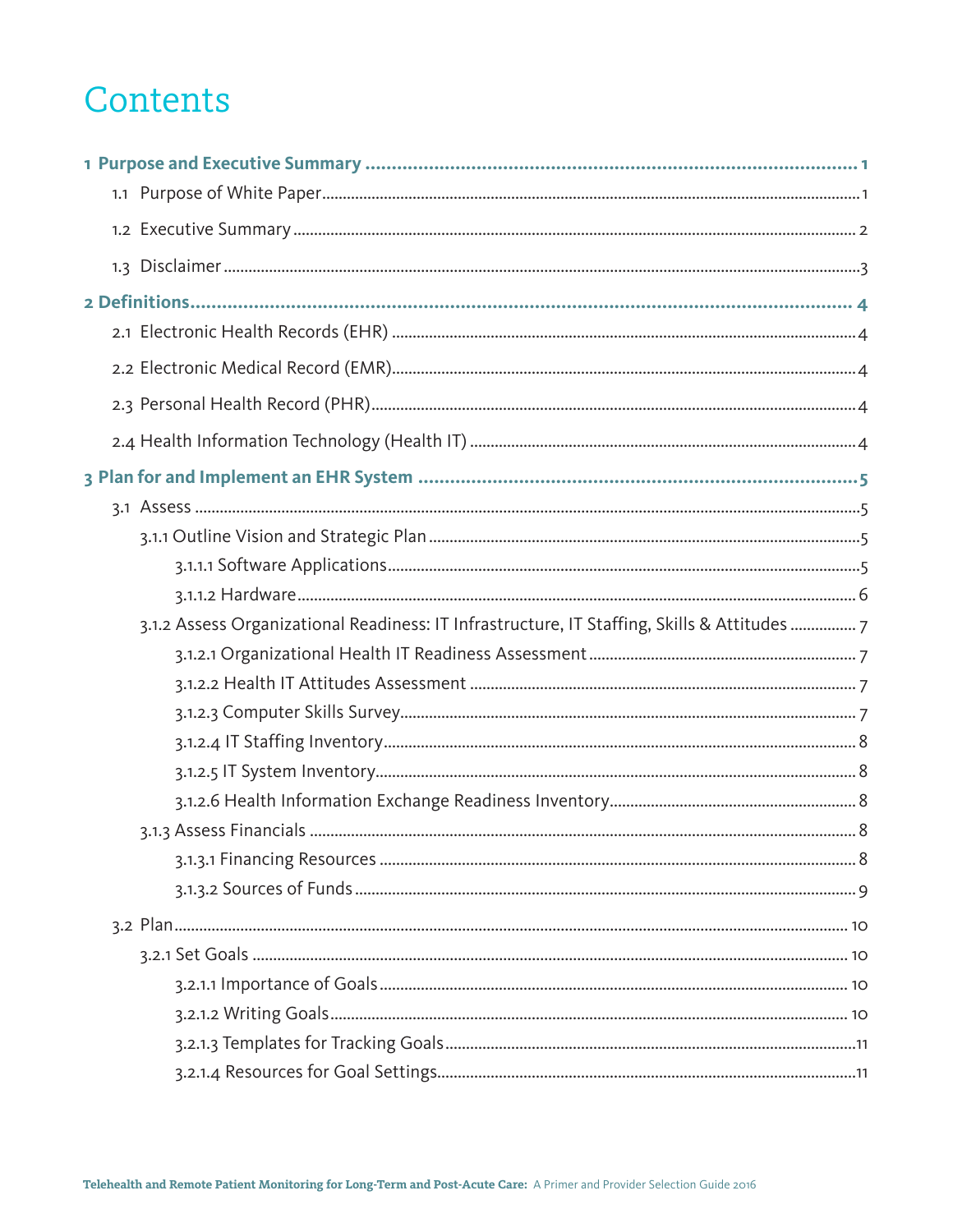| 3.3.1.3 CAST 7-Stage EHR Adoption Model for Long-Term and Post-Acute Care (LTPAC) 16 |  |
|--------------------------------------------------------------------------------------|--|
|                                                                                      |  |
|                                                                                      |  |
| 3.3.1.6 Interoperability, Integration, Integration Engines, and Certification21      |  |
|                                                                                      |  |
|                                                                                      |  |
|                                                                                      |  |
|                                                                                      |  |
|                                                                                      |  |
|                                                                                      |  |
|                                                                                      |  |
|                                                                                      |  |
|                                                                                      |  |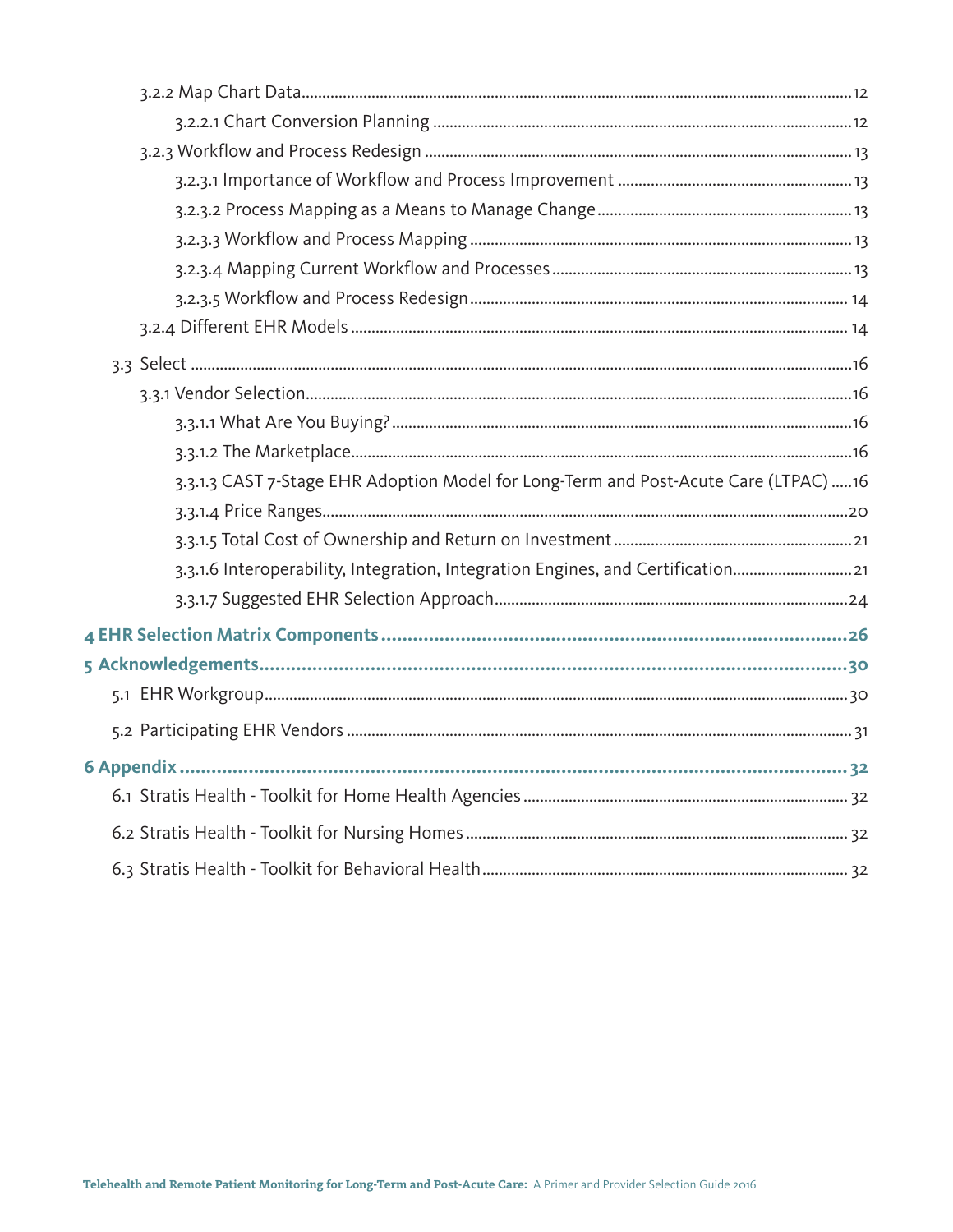## 1 Purpose and Executive Summary

## *1.1 Purpose of White Paper*

This white paper updates our 2012, 2013, and 2014 white papers. The purpose of this paper is to aid LeadingAge members, CAST members, and other aging services organizations in choosing an Electronic Health Record (EHR) system that fits the needs of the organization, its providers, and its consumers, patients, and clients.

#### This paper helps aging services organizations plan for and choose the best EHR system for their needs.

Leading Age Minnesota (formerly Aging Services of Minnesota) contracted with Stratis Health of Bloomington, MN, to develop Health Information Technology (health IT) Toolkits for [nursing homes](http://www.stratishealth.org/expertise/healthit/nursinghomes/nhtoolkit.html) and [home health](http://www.stratishealth.org/expertise/healthit/homehealth/hhtoolkit.html)  [agencies](http://www.stratishealth.org/expertise/healthit/homehealth/hhtoolkit.html). In addition, recently Stratis Health developed a new toolkit on [behavioral health](http://www.stratishealth.org/expertise/healthit/behavioralhealth/index.html) that may have relevance to providers that offer these types of services and/ or cater to individuals with intellectual disabilities. The purpose of these toolkits was to help organizations assess readiness, plan, select, implement, and make effective use of EHRs, as well as to exchange important information about the people they serve.

LeadingAge and CAST helped LeadingAge Minnesota to promote the original toolkits, which help organizations understand what they should look for in EHRs and the steps for implementation. These [toolkits are publicly](http://www.stratishealth.org/expertise/healthit/)  [available](http://www.stratishealth.org/expertise/healthit/) on the Stratis Health website. In 2013 -2014, Stratis Health updated the original toolkits to include more information about interoperability and health information exchange. It also added a template to help providers estimate total cost of ownership and return on investments in EHRs. Our update of this white paper reflects the updates Stratis Health performed.

This paper summarizes the important steps a provider should take while referencing the excellent Stratis Health toolkits. The paper then hones in on the next step of examining the fit of EHR products to the organization, its processes, needs, and requirements, based on the functionalities these products offer. Next, the paper examines functionalities needed or desired in different lines of aging services within long-term and post-acute care (LTPAC), including the following:

- LTPAC attending physicians.
- Home health/home care.
- Hospice.
- Adult day care.
- Assisted living facilities.
- Acute rehab facilities.
- Long-term acute care hospitals.
- Long-term care rehab facilities.
- Skilled nursing facilities.
- Intermediate care facilities.
- Intellectual disabilities/mental retardation/developmental disabilities (ID/MR/DD) facilities.
- Continuing care retirement communities (CCRC).
- Program of All-Inclusive Care for the Elderly (PACE).
- Vendors offering EHR systems specifically for LTPAC.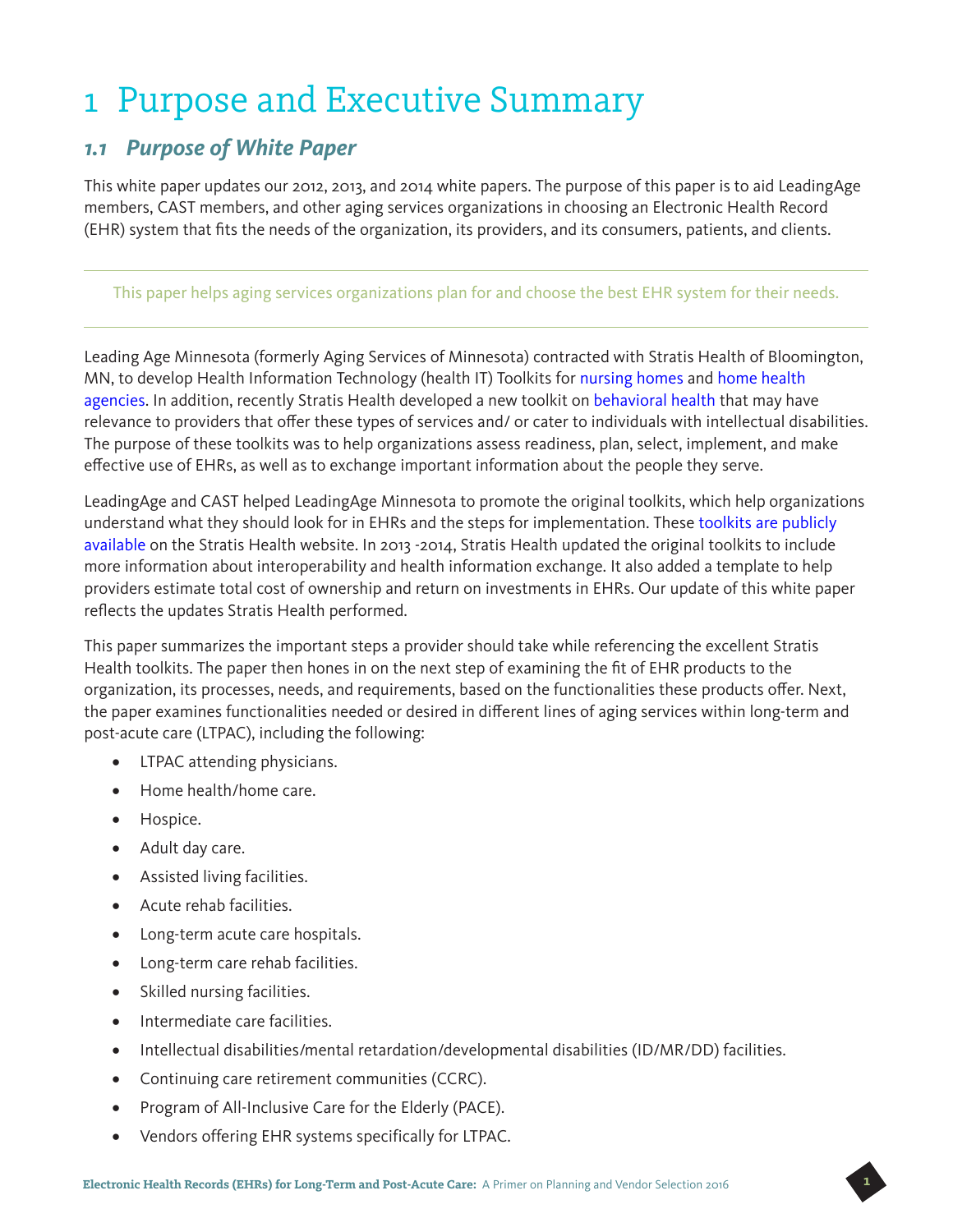CAST engaged experts from provider members and EHR vendor communities. We asked vendors to provide information in three areas:

- Implemented interoperability standards.
- Integration and health information exchange capabilities.
- Certification status and/or plans.

You can also access the companion [EHR Selection Matrix](http://www.leadingage.org/uploadedFiles/Content/Centers/CAST/Technology_Selection_Tools/EHR_Matrix.pdf), [online Selection Tool](http://www.leadingage.org/ehr/search.aspx), and [case studies](http://www.leadingage.org/uploadedFiles/Content/Centers/CAST/Technology_Selection_Tools/2015_EHR_Case_Studies.pdf).

CAST collected, and will publish separately, case studies that highlight providers' impacts and benefits of the following:

- Clinical decision support systems, including those aimed at reducing inappropriate hospital admission and acute care transfers (such as INTERACT, On-Time Quality Improvement, etc.),
- Interoperability and health information exchange with other care providers, either directly or through a health information exchange (HIE), and/or
- Analytic tools embedded in EHRs.

This paper is available in a PDF format as well as a living HTML document with links. CAST updates the EHR Selection Matrix annually. We then use the matrix to update CAST's online Selection Tool, which helps LTPAC providers choose an EHR system. Additional updates to the online Selection Tool take place as needed.

This white paper and the companion [EHR Selection Matrix,](http://www.leadingage.org/uploadedFiles/Content/Centers/CAST/Technology_Selection_Tools/EHR_Matrix.pdf) [online CAST Electronic Health Records Selection](http://www.leadingage.org/ehr/search.aspx)  [Tool](http://www.leadingage.org/ehr/search.aspx), and [case studies](http://www.leadingage.org/uploadedFiles/Content/Centers/CAST/Technology_Selection_Tools/2015_EHR_Case_Studies.pdf) continue CAST's efforts to produce hands-on tools that help LTPAC providers adopt appropriate aging services technologies. These technologies enable providers to deliver innovative care delivery models and position providers well for strategic partnerships and the future.

EHRs, particularly interoperable ones that can exchange information with other providers and technologies, were the first enabling technology identified in the CAST strategic Scenario Planning exercise (please see [A](http://www.leadingage.org/uploadedFiles/Content/About/CAST/CAST_Scenario_Planning.pdf)  Look into the Future: *[Evaluating Business Models for Technology-Enabled Long-Term Services and Supports](http://www.leadingage.org/uploadedFiles/Content/About/CAST/CAST_Scenario_Planning.pdf)*). Please also review our [Strategic Planning and Strategic IT Planning portfolio](http://www.leadingage.org/StrategicITPlanning.aspx).

### *1.2 Executive Summary*

The paper begins with definitions for Electronic Health Records (EHR), Electronic Medical Records (EMR), Personal Health Records (PHR) and Health Information Technology (health IT). It then explains the steps involved in planning for and implementing electronic records, summarized from Section 3 of the Stratis Health Toolkits. Adopting technologies like these involves two steps:

- 1. Assessing hardware, software, and staffing needs, and
- 2. Assessing financial resources and sources of funds.

#### Setting goals and measuring progress on goals are important steps.

Planning and implementation stages include setting goals, moving towards those goals, measuring progress on, and ensuring that the organization is on track to meet those goals. Successful purchase and implementation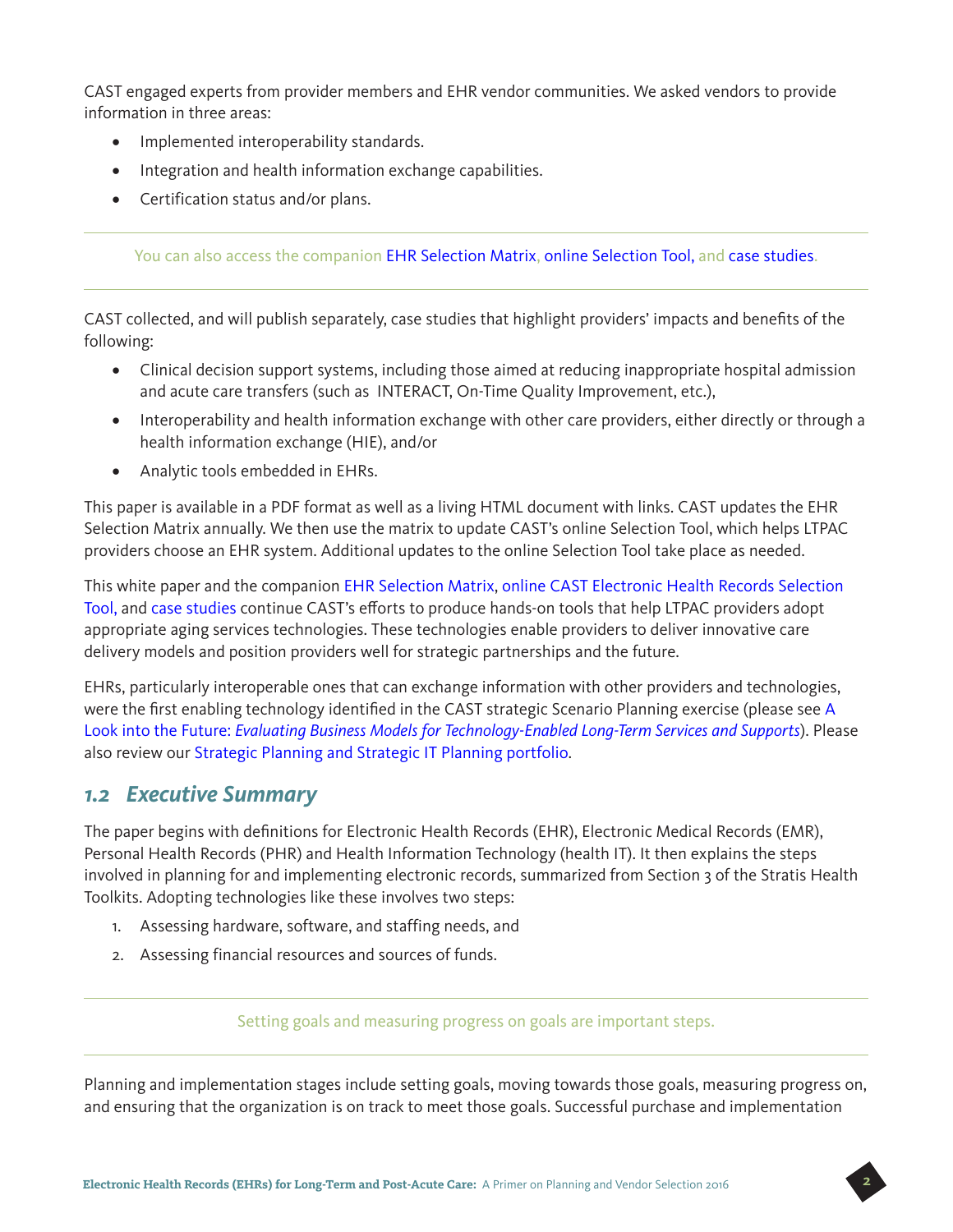involves the following:

- Mapping chart data, a process that aligns currently used data elements with the features of an EHR,
- Planning the conversion process, and
- Reviewing the workflow for opportunities to improve processes.

These are essential to maximizing the benefits of health IT.

There are differences between several models of EHRs, including locally hosted software, Application Service Providers (ASPs), and Software as a Service (SaaS). Each option has clear positives and negatives depending on an organization's needs.

The paper walks providers through the must-have attributes, functionalities, and features of an EHR system.

Another key aspect is understanding what the organization is actually purchasing or leasing, what is available in the marketplace, the price ranges, and whether the system can interoperate and integrate with other software systems. The Vendor Selection section of the Stratis Health Toolkits assists with this task.

The paper then walks providers through the must-have attributes, functionalities, and features they need to consider before using the CAST [EHR Selection Matrix](http://www.leadingage.org/uploadedFiles/Content/Centers/CAST/Technology_Selection_Tools/EHR_Matrix.pdf) and [online EHR Selection Tool.](http://www.leadingage.org/ehr/search.aspx) The paper concludes with an explanation of the main elements of the [EHR Selection Matrix](http://www.leadingage.org/uploadedFiles/Content/Centers/CAST/Technology_Selection_Tools/EHR_Matrix.pdf), which compares EHR products on 225 features and functionalities. The matrix looks at each system's fit for different business lines, integration, interoperability capabilities, certification status, software/hardware requirements, legal/regulatory compliance, cyberliability, and the vendor's experience.

Key information from the EHR Selection Matrix is used in an [online EHR Selection Tool.](http://www.leadingage.org/ehr/search.aspx) With the tool, LTPAC organizations answer key questions to narrow their selections to a manageable list of EHR products that meet their business line, care applicability needs, and essential requirements.

### *1.3 Disclaimer*

The information included in this paper is meant to assist in the understanding and selection of Electronic Health Record (EHR) systems. A few vendors elected not to participate. Functionalities and capabilities of listed EHR products are as reported by the vendors and have not been verified, tested, independently evaluated, or endorsed by LeadingAge or LeadingAge CAST. Products mentioned in this paper serve as illustrative examples. Please use this as a general guideline in understanding functionalities and examples of current EHR systems.

The EHR Selection Matrix may help providers identify potential EHR solutions that may meet their requirements, as well as target vendors to invite to submit a Request for Proposal (RFP). Where appropriate, provider case studies have been identified and published separately. However, providers are strongly advised to verify functionalities of the EHRs prior to final selection through demonstrations, site visits, reference checking, and other due diligence.

Learn the difference between Electronic Health Records (EHR), Electronic Medical Record (EMR), and Personal Health Record (PHR).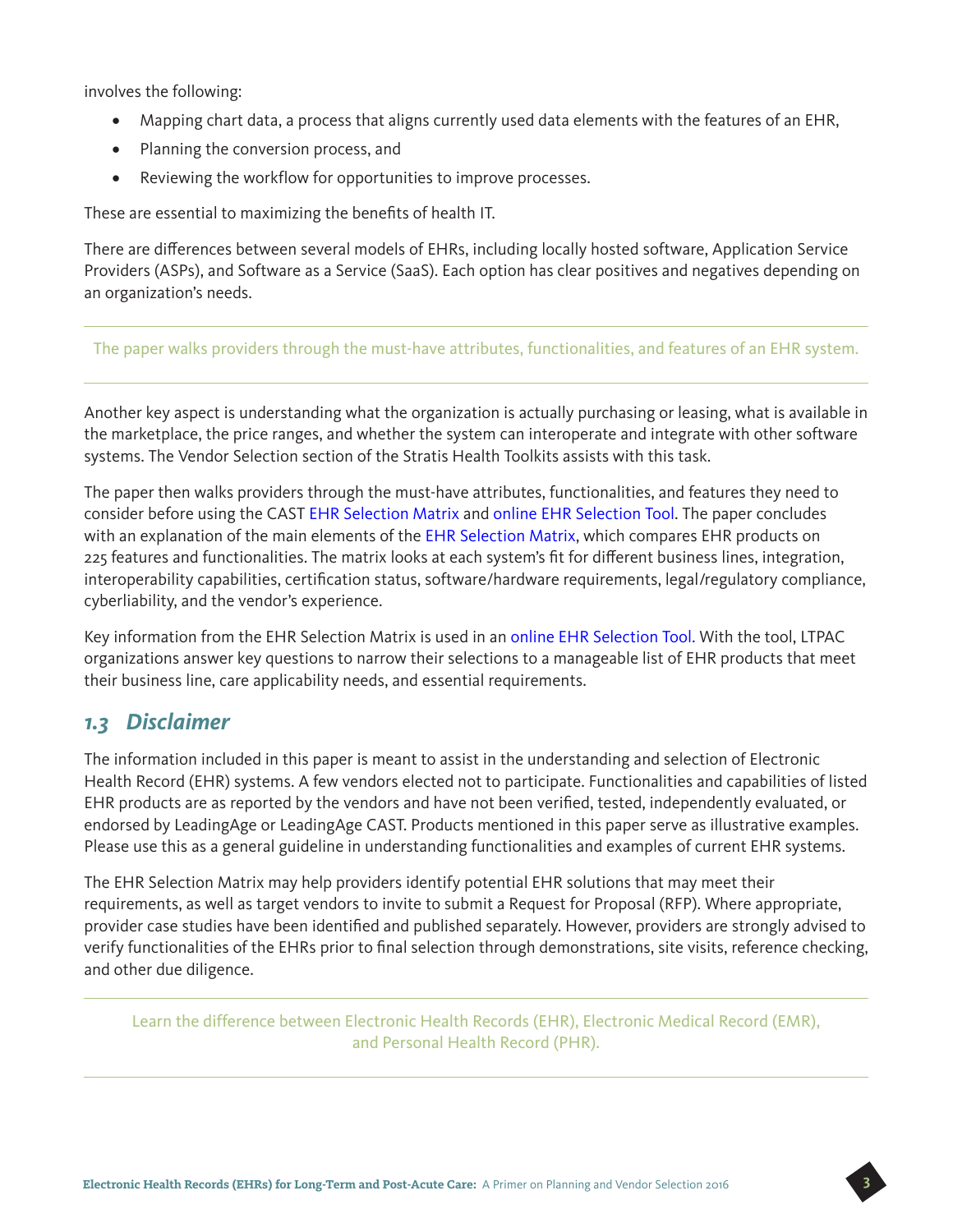## 2 Definitions

## *2.1 Electronic Health Records (EHR)*

A longitudinal electronic record of patient health information generated by one or more encounters in any care delivery setting. Included in this information are patient demographics, progress notes, problems, medications, vital signs, past medical history, immunizations, laboratory data, and radiology reports. The EHR automates and streamlines the clinician's workflow. The EHR has the ability to generate a complete record of a clinical patient encounter – as well as supporting other care-related activities directly or indirectly via interface – including evidence-based decision support, quality management, and outcomes reporting (Source: [HIMSS\)](http://www.himss.org/ASP/topics_ehr.asp).

## *2.2 Electronic Medical Record (EMR)*

An electronic record of health-related information on an individual that can be created, gathered, managed, and consulted by authorized clinicians and staff within one health care organization (Source: The National Alliance for Health Information Technology Report to the Office of the National Coordinator for Health Information Technology on Defining Key Health Information Technology Terms, released on April 28, 2008).

An EMR is an application environment composed of the clinical data repository, clinical decision support, controlled medical vocabulary, order entry, computerized provider order entry, pharmacy, and clinical documentation applications. This environment supports the patient's electronic medical record across inpatient and outpatient environments, and is used by healthcare practitioners to document, monitor, and manage health care delivery within a care delivery organization (CDO). The data in the EMR is the legal record of what happened to the patient during his or her encounter at the CDO and is owned by the CDO (Source: [HIMSS\)](https://app.himssanalytics.org/docs/WP_EMR_EHR.pdf).

### *2.3 Personal Health Record (PHR)*

A universally accessible, layperson comprehensible, lifelong tool for managing relevant health information, promoting health maintenance and assisting with chronic disease management via an interactive, common data set of electronic health information and e-health tools. The PHR is owned, managed, and shared by the individual or his or her legal proxy(s) and must be secure to protect the privacy and confidentiality of the health information it contains. It is not a legal record unless so defined and is subject to various legal limitations (Source: [HIMSS\)](https://app.himssanalytics.org/docs/WP_EMR_EHR.pdf). Some EHRs offer patients/consumers the ability to view their records through web portals or the ability to export data to a PHR.

## *2.4 Health Information Technology (Health IT)*

Health IT encompasses a broad array of technologies involved in managing and sharing patient information electronically, rather than through paper records. Health IT performs information processing using both computer hardware and software for the entry, storage, retrieval, sharing, and use of health care information (Source: [Alliance for Health Reform](http://www.allhealth.org/publications/health_information_technology/health_information_technology_bb.asp)). EHR, EMR, and PHR are examples of health IT.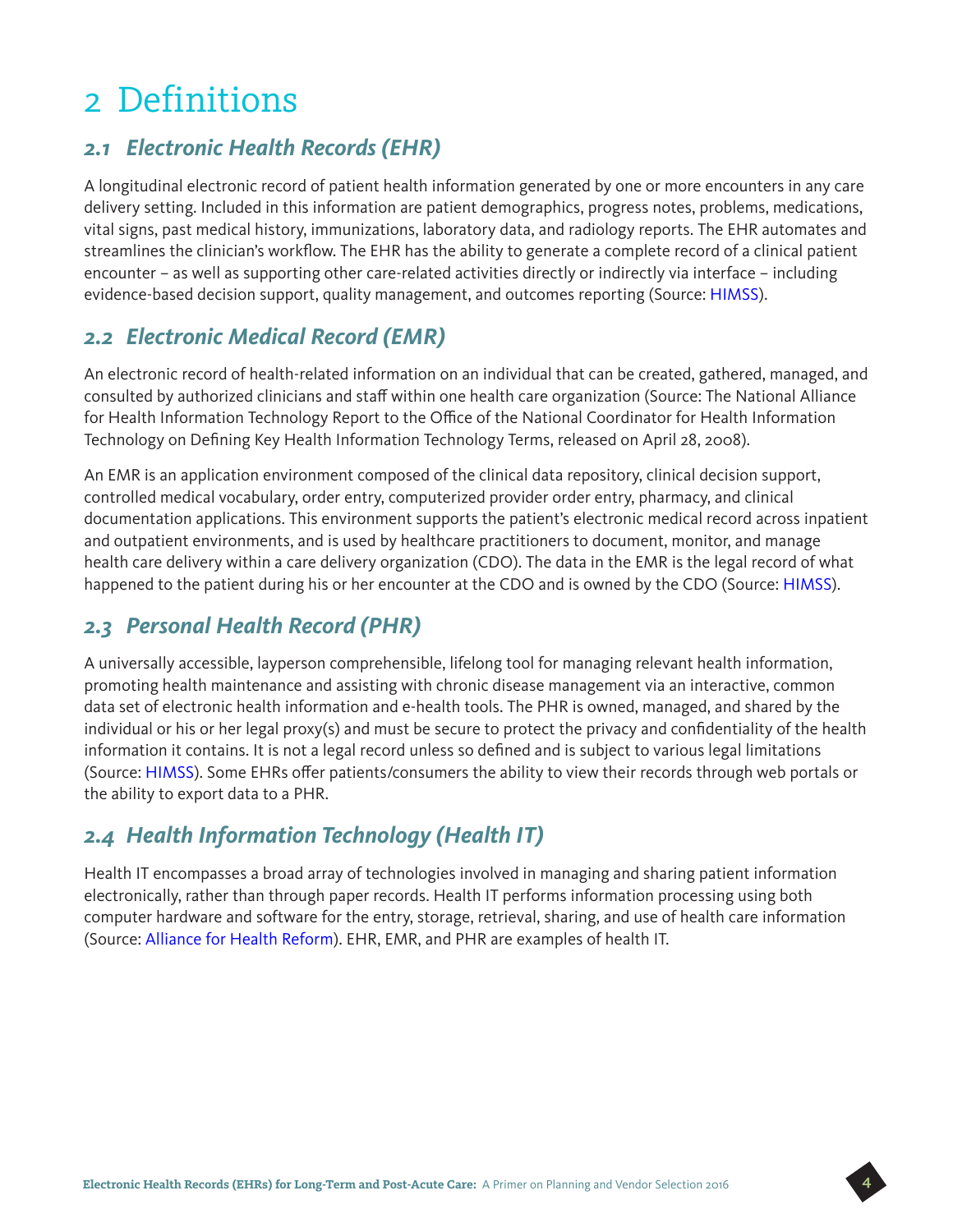## 3 Plan for and Implement an EHR System

LeadingAge Minnesota contracted with Stratis Health, a non-profit organization based in Bloomington, MN, to develop two Health Information Technology (health IT) Toolkits: [one for nursing homes](http://www.stratishealth.org/expertise/healthit/nursinghomes/nhtoolkit.html) and [one for home](http://www.stratishealth.org/expertise/healthit/homehealth/hhtoolkit.html)  [health agencies.](http://www.stratishealth.org/expertise/healthit/homehealth/hhtoolkit.html) In addition, Stratis Health recently developed a [new toolkit on behavioral health](http://www.stratishealth.org/expertise/healthit/behavioralhealth/index.html) that may have relevance to providers that offer these types of services and/ or cater for individuals with intellectual disabilities.

#### The Stratis Health IT Toolkits focus on nursing homes, home health agencies, and behavioral health.

The purpose of these toolkits was to help providers assess readiness, plan, select, implement, make effective use of, and exchange important information about the people they serve. The toolkits, which are publicly available on Stratis Health's website and were promoted by LeadingAge, CAST, and LeadingAge Minnesota, helped organizations understand steps they need to take in planning for implementing an EHR, and what to look for in an EHR. Stratis Health updated the original toolkits in 2013-2014 to include more information about interoperability and health information exchange. It also added a template to help providers estimate total cost of ownership and return on investments in EHRs.

This paper summarizes, organizes, and adapts the most important steps a providers need to take, pointing them to the most useful tools and templates, to help providers make the most of the Stratis toolkits. This paper then hones in on the next step, examining the fit of existing EHR products to the organization, its processes, needs and requirements, all based on the functionalities these products offer. The following subsections present the most important steps in planning for and implementing an EHR from the Stratis Health Toolkits.

#### *3.1 Assess*

#### *3.1.1 Outline Vision and Strategic Plan*

Health IT refers to the broad class of information technology that aids health care organizations in achieving efficient and effective care delivery. Health IT encompasses software applications and hardware, as well as requisite people, policies, and processes. Getting true value from health IT comes from the organization's ability to understand its operational needs, set strategic goals, set its own course, communicate expectations, engage all stakeholders, and celebrate success.

Clinical Information Systems support health care professionals in direct care delivery.

#### *3.1.1.1 Software Applications*

Within health IT there are many types of information system applications. These include the following:

• **Financial and Administrative Systems:** These include resident/client registration-admission, discharge, transfer (R-ADT), resident/client financial services, and billing systems. Departmental, or ancillary, systems support the operations of various departments or types of staff; examples include nutrition and food services (N&FS) and therapy services (e.g., rehabilitation, physical therapy, and respiratory therapy). In addition these systems include management functions such as quality management, materials management, and executive decision support.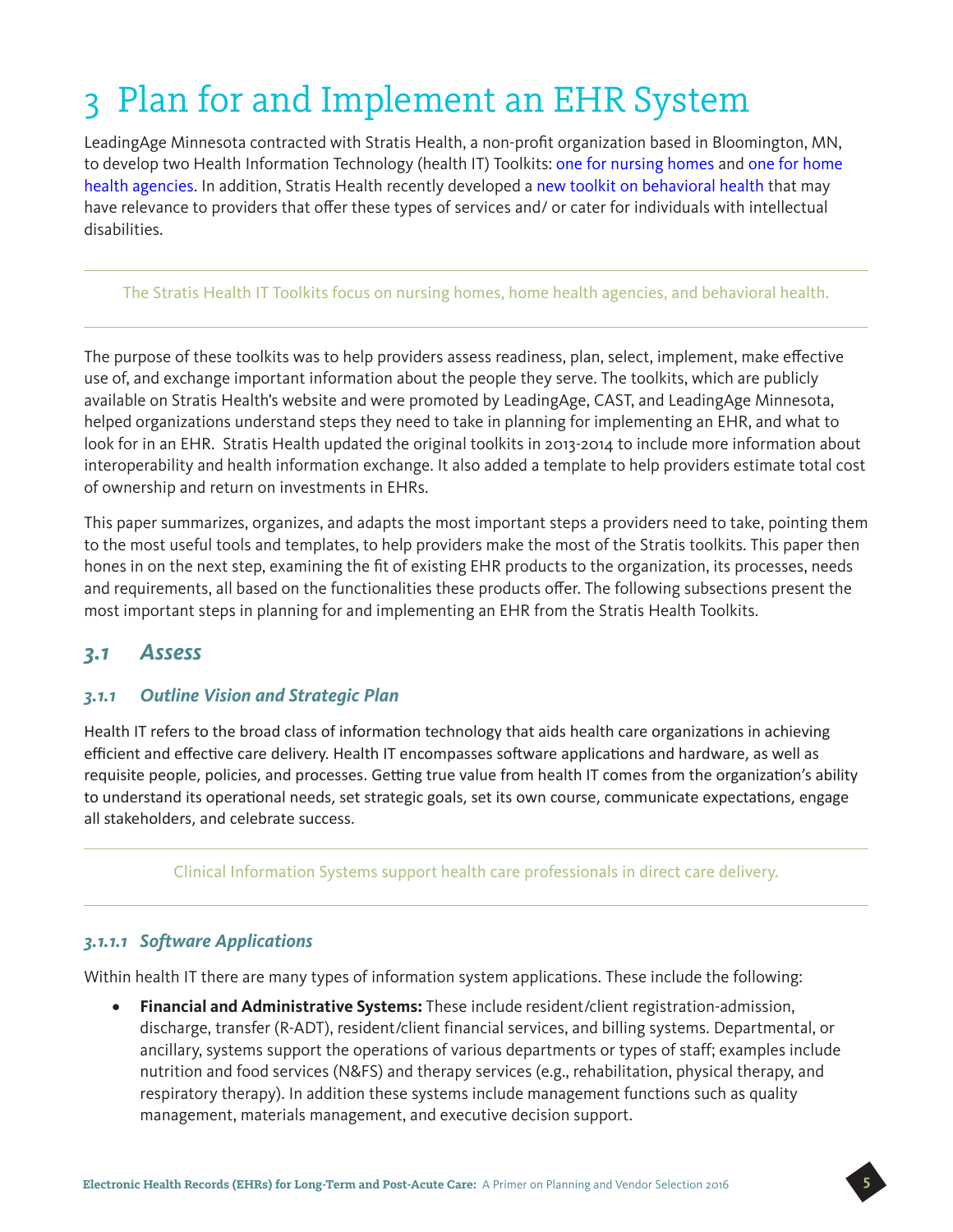• **Clinical Information Systems**: These support health care professionals in direct care delivery. When these clinical systems work together, they are often described as an EHR system. These systems often include several distinct modules such as the applications used for nursing documentation, nurse assessments, interdisciplinary care plans, clinical pathways, vital signs documentation, and workflow support.

Other applications include those for imaging and laboratory results retrieval and medical device data integration. More sophisticated clinical systems include computerized provider order entry (CPOE), electronic prescribing (ePrescribing), electronic/barcode medication administration records (eMAR/BC-MAR) that depend heavily on robust pharmacy information and automation, and other point-of-care (POC) charting. Clinical decision support systems (CDS) are advanced applications that usually work in conjunction with the EHR, CPOEs, and ePrescribing.

- º **Clinical data repository (CDR)** is the means by which data from the various applications come together for various forms of processing.
- º **Electronic document management system (EDMS)** is often used where a bridging strategy is needed to achieve a paperless environment when clinical systems are being implemented.
- º **Portals** are another important application to connect different providers to one another, such as physicians to a long-term or post-acute care facility, or to provide patients or family access to their information. In general, a portal is a web interface that serves as a secure door to related sets of data and services.
- º **Data warehouse**, on the other hand, is also a database, but one that has been optimized to collect and manage data on which complex queries and analyses, such as data mining, can be performed.
- º **Telehealth, personal health records (PHR), and health information exchange (HIE)** services are yet other forms of health IT that are rapidly evolving and being adopted by large and small health care delivery organizations.
- º **Middleware** is a final type of software that is important to include in health IT. While often not a concern to end users, various report writing applications, presentation layer utilities, interfaces, database management systems, and other software are required to make all of the end-user applications work.

#### *3.1.1.2 Hardware*

Information system applications require computer hardware. Hardware includes the various processing devices and servers needed to run the software applications. If an organization is using a hosted application, application service provider, software as a service (SaaS), or an on-demand application, the organization will not need to acquire servers in house; the vendor maintains these, and the organization pays a monthly fee for their use.

In some cases, you may not need to have in-house servers for your EHR system.

Data entry requires various input devices (e.g., desktop computers, laptops, tablets, personal data assistants [PDAs], speech microphones, etc.) and output devices (monitors, display screens, printers, fax machines, speakers, etc.); they are all hardware elements your organization will need. Data also must be archived, so storage functionality is needed. This may be part of your remote hosting, or something the organization needs in-house.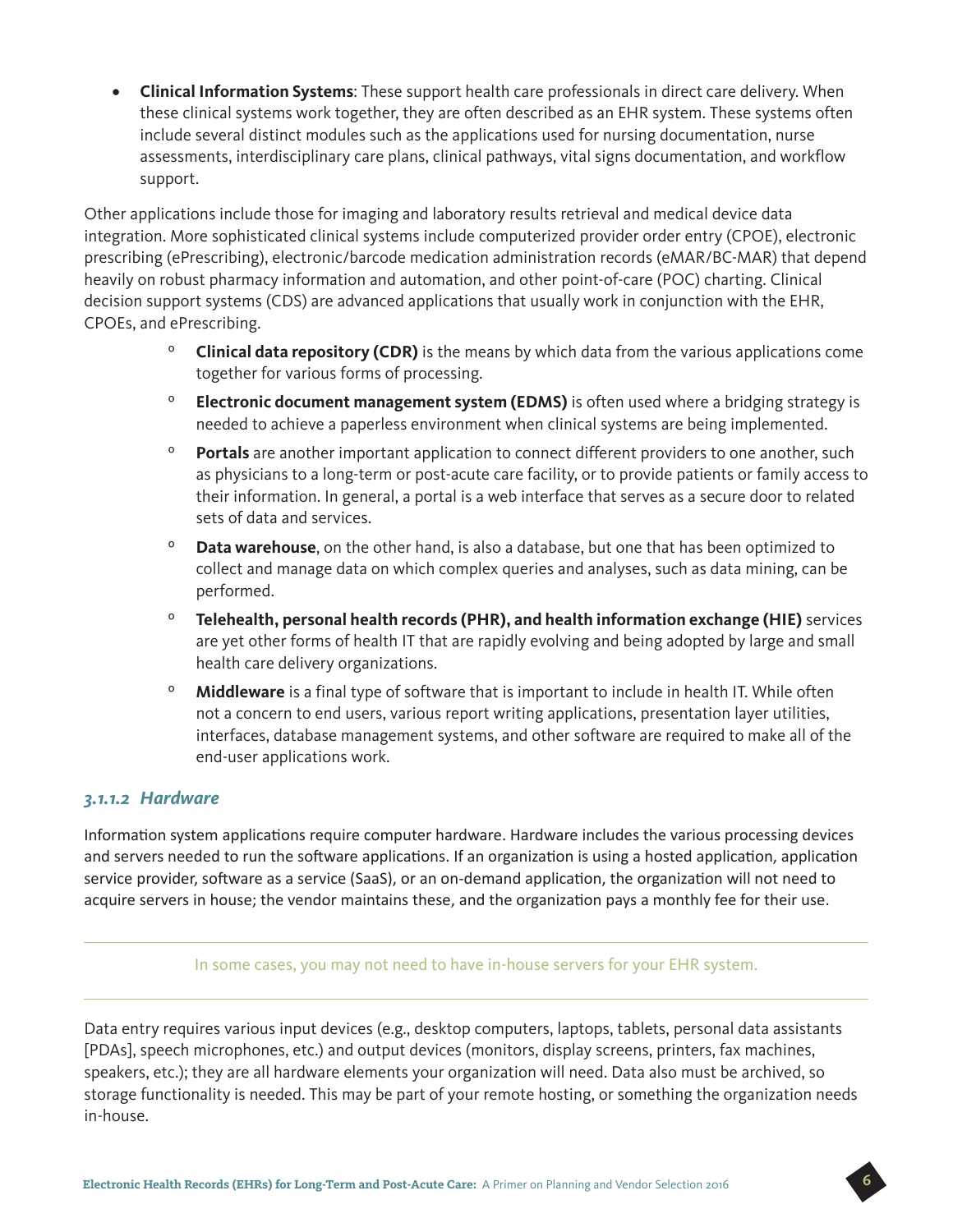As health IT becomes more mission critical, backup storage and redundant processing devices are necessary, often with middleware applications to provide automatic failover. All of these devices must connect to one another in a network, so various network devices and their associated media (including various forms of cable for wired networks and wireless network capability) must be acquired and maintained. If the organization is using any form of hosted application, internal IT network capabilities will be critical.

The organization must have sufficient speed and bandwidth, and have some form of redundancy, or backup, in the event the organization's primary network connection fails. For instance, the organization will very likely need a dedicated high-speed Internet line from an Internet service provider, but may also keep a commercial consumer Internet account for emergencies.

#### *3.1.2 Assess Organizational Readiness: IT Infrastructure, IT Staffing, Skills & Attitudes*

There is a wide-ranging set of assessments necessary for effective planning for health IT. While the list may seem overwhelming, and the temptation may be to skip some or all of these steps, experience shows that a thorough understanding of the current state of organizational readiness is the single most critical factor in subsequent success in health IT adoption, implementation, and use.

Assessments help you learn if your organization is ready for an HIE, EHR, or health IT.

#### *3.1.2.1 Organizational Health IT Readiness Assessment*

One example of an effective assessment and planning tool includes [Stratis Health's Organizational Readiness](http://www.stratishealth.org/documents/healthit/homehealth/1.Assess/1-organizational-readiness-assessment-EHR-HIE.doc)  [Assessment for EHR and HIE survey](http://www.stratishealth.org/documents/healthit/homehealth/1.Assess/1-organizational-readiness-assessment-EHR-HIE.doc) developed for LeadingAge Minnesota. The tool, which is completed by an organization's leadership team, assesses an organization's readiness to implement an HIE, EHR, and health IT.

The assessment covers five main readiness areas: organization's culture, leadership & management, operations, workflow and process improvement, and technology. Each area has multiple sub-areas, including ones related to staffing. By completing the tool, the leadership team can identity its level of overall readiness (not yet prepared, moderately prepared, or highly prepared) and use the results to plan further if needed.

#### *3.1.2.2 Health IT Attitudes Assessment*

This assessment helps an organization understand its readiness for adopting an EHR and other health IT, including HIE. Understanding early attitudes and beliefs of both administrative and clinical staff (physicians, nurses, etc.) can help organizations plan, provide the right training, and encourage sustained use. This [EHR and](http://www.stratishealth.org/documents/healthit/homehealth/1.Assess/1-EHR-and-HIE-beliefs-assessment.doc)  [HIE Beliefs sample instrument](http://www.stratishealth.org/documents/healthit/homehealth/1.Assess/1-EHR-and-HIE-beliefs-assessment.doc) from the Stratis Health Toolkit was developed for LeadingAge Minnesota.

#### *3.1.2.3 Computer Skills Survey*

A computer skills survey will help the organization identify training needs and the available skills needed to plan for implementing an EHR and other health IT. The survey should cover basic computer skills as well as more advanced skills, such as the use of devices like handhelds, point of care (POC) technologies, and specific clinical applications. This [Computer Skills Survey sample instrument](http://www.stratishealth.org/documents/healthit/homehealth/1.Assess/1-computer-skills-survey.doc) from the Stratis Health Toolkit was developed for LeadingAge Minnesota.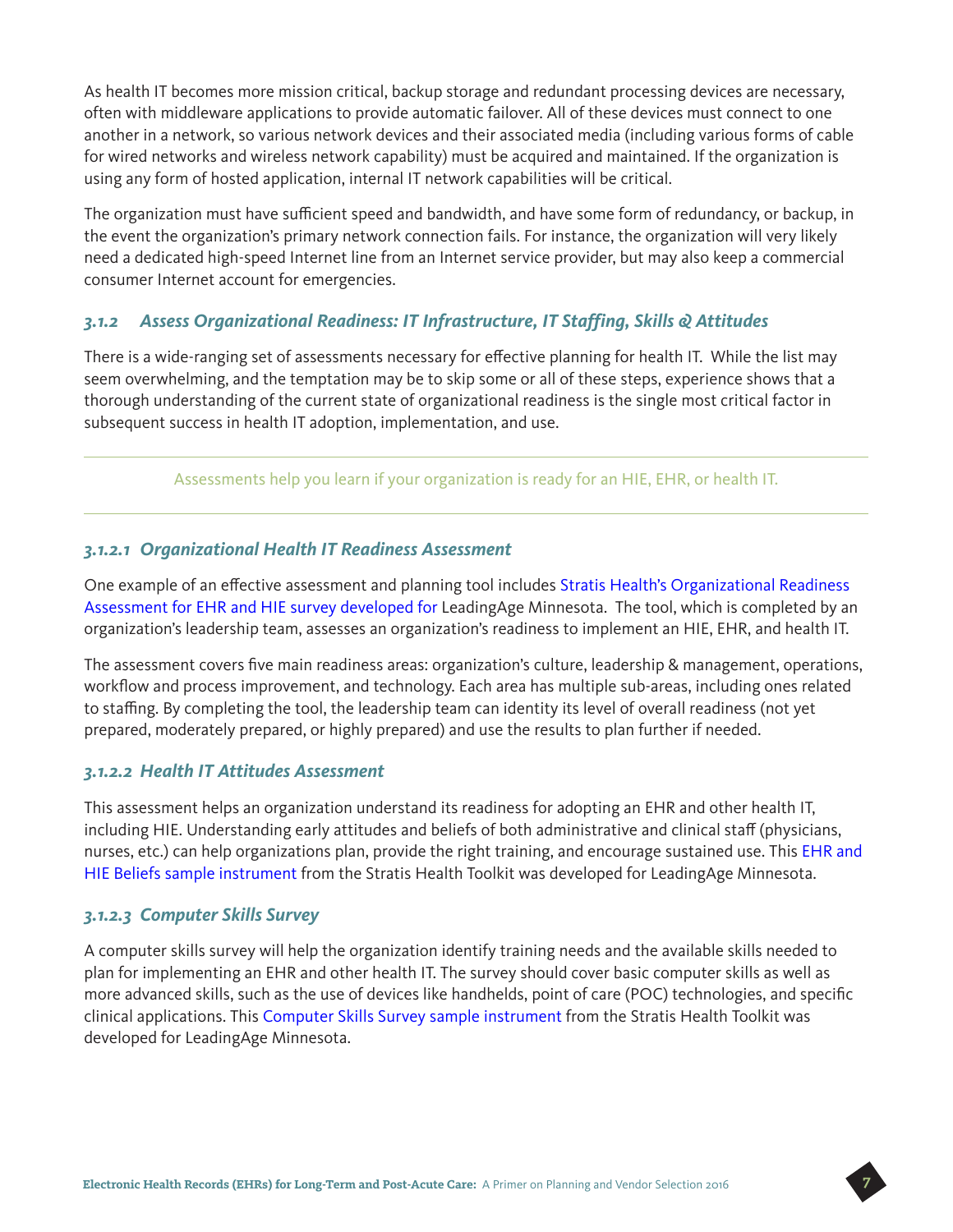#### *3.1.2.4 IT Staffing Inventory*

An IT Staffing Inventory will help the organization determine what IT staffing skills may be needed to implement specific health IT. It assesses the skills of existing staff, clinicians, and third parties and helps organizations plan for adding the needed skills. This [IT Staffing Inventory sample instrument](http://www.stratishealth.org/documents/healthit/homehealth/1.Assess/1-IT-staffing-inventory.doc) from the Stratis Health Toolkit was developed for LeadingAge Minnesota.

#### *3.1.2.5 IT System Inventory*

The IT System Inventory will allow you to do the following:

- Identify and document all existing IT hardware and
- Assess and budget for hardware required for each health IT application acquired.

It will guide you to look at servers (if available/applicable), operating systems, CPU type and speed (GHz), RAM size (GB), hard disk size, type and configuration, storage type and capacity, client servers, peripherals (e.g., wireless cards, speech recognition microphones), networks (LAN/WAN), routers/switches, firewalls, VPN, Internet Service Provider (ISP), broadband capability, wireless access points, transmission standards, encryption type, network monitoring tools (available or conducted by third party), storage, and other peripherals including mobile devices and POC technologies used by staff. It also covers software, licenses (general purpose), application provisions, database management systems, report writers, and storage management system.

This [EHR Technology Readiness Inventory sample instrument](http://www.stratishealth.org/documents/healthit/homehealth/1.Assess/1-EHR-technology-readiness-inventory.doc) from the Stratis Health Toolkit was developed for LeadingAge Minnesota. *Please note that the optimal hardware system requirement will depend on the EHR model you prefer—locally hosted on your own servers, or offered as a service (please see section 3.2.4 Different EHR Models)*. You may also want to consider the [IT Infrastructure section](http://www.leadingage.org/Strategic_Planning_Infrastructure.aspx) of the [CAST Strategic IT](http://www.leadingage.org/StrategicITPlanning.aspx)  [Planning Tools.](http://www.leadingage.org/StrategicITPlanning.aspx)

#### *3.1.2.6 Health Information Exchange Readiness Inventory*

Health Information Exchange (HIE) cannot be an afterthought. It should be considered in the early stages of the Health IT assessment, planning, and technology selection. This inventory will help you understand HIE definitions and technology. Furthermore, using the suggested tools, you can assess your organization's readiness to utilize the HIE Service Provider that meets your needs. See a [HIE Technology Readiness Inventory](http://www.stratishealth.org/documents/healthit/homehealth/1.Assess/1-HIE-technology-readiness-inventory.doc)  [sample instrument](http://www.stratishealth.org/documents/healthit/homehealth/1.Assess/1-HIE-technology-readiness-inventory.doc) from the Stratis Health Toolkit developed for LeadingAge Minnesota.

Various funding sources may be available for health IT implementation.

#### *3.1.3 Assess Financials*

#### *3.1.3.1 Financing Resources*

Making a major investment in health IT is challenging for every organization. Of course, the size of the investment will depend on the scope of your project and choices the organization makes during planning and product/vendor selection. Reassess financing as you continue planning and implementing your health IT project.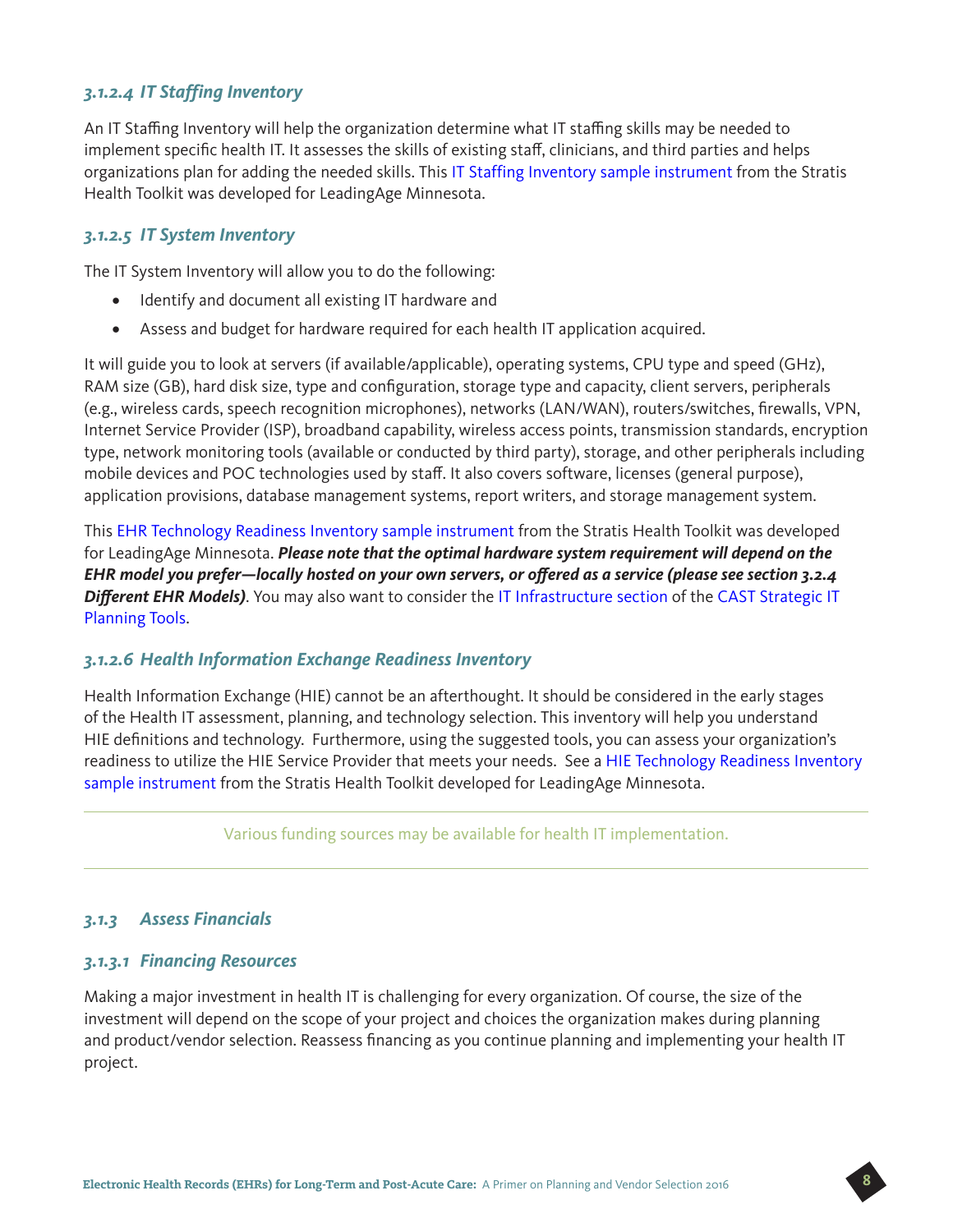The following provides a description of the various sources of funds that may be available for health IT implementation. While not every source is applicable to every organization, the list may generate ideas not previously considered.

The ASP or SaaS models are like renting an apartment, while the licensure model is like owning a home.

#### *3.1.3.2 Sources of Funds*

The following are possible sources of funds:

- **Cash Flow from Operations.**
- **Use of Reserves.**
- **Philanthropy:** Although few organizations consider philanthropy, it can be an important source of funds, products, services, or in-kind contributions and should not be discounted. There are various forms of philanthropy including charitable contributions and grants from foundations. A few [foundations that may fund projects](http://www.leadingage.org/Grants.aspx) in technology and aging are listed on the CAST website.
- **Grants**: Obtaining grants requires skills and experience in writing grant proposals or completing grant applications, and in preparing reports to funders. You may hire or contract with a grant writer to help; just be aware of the associated costs. A few [foundations that may fund projects](http://www.leadingage.org/Grants.aspx) in technology and aging are listed on the CAST website.
- **Local Businesses, Religious Organizations, Charities.**
- **Malpractice Premium Relief:** If your facility/operation carries malpractice insurance, the insurer may be willing to provide a discount or not increase premiums when certain health IT investments are made.
- **Tax Advantages:** An accountant can help identify tax advantages for providers that are for-profit.
- **Group Purchasing Discounts:** These discounts can be significant. Check [LeadingAge Savings and](http://www.leadingage.org/Savings_and_Solutions_Center.aspx)  [Solutions Center](http://www.leadingage.org/Savings_and_Solutions_Center.aspx)**.**
- **Vendor Financing Options:** Many vendors offer an application service provider (ASP) or software as a service (SaaS) model that is both a form of financing of the software as well as management of IT operations. The ASP or SaaS models are like renting an apartment, while the licensure model is like owning a home. The ASP/SaaS models require little or no down payment, generally demand less staffing, have lower hardware costs, and allow your organization to pay as you go. But they may offer less control and customization capability and the long-term cost may end up being higher.
- **Remote Hosting or Outsourcing:** This option is similar to the ASP model, but it typically refers only to management of the data center (remote or local) and hardware/telecommunications, not the software. Although outsourcing can help reduce the cost of IT staffing and may make it more reliable with a strong service level agreement, organizations may also find it more expensive than having only one full-time equivalent staff member. Local markets and availability of employees can make a difference as well.
- **Leasing:** This option generally applies only to the hardware you acquire and that you manage yourself or include in an outsourcing arrangement.
- **Debt and Equity Financing:** Bank loans and lines of credit are frequently tapped to support health IT purchases.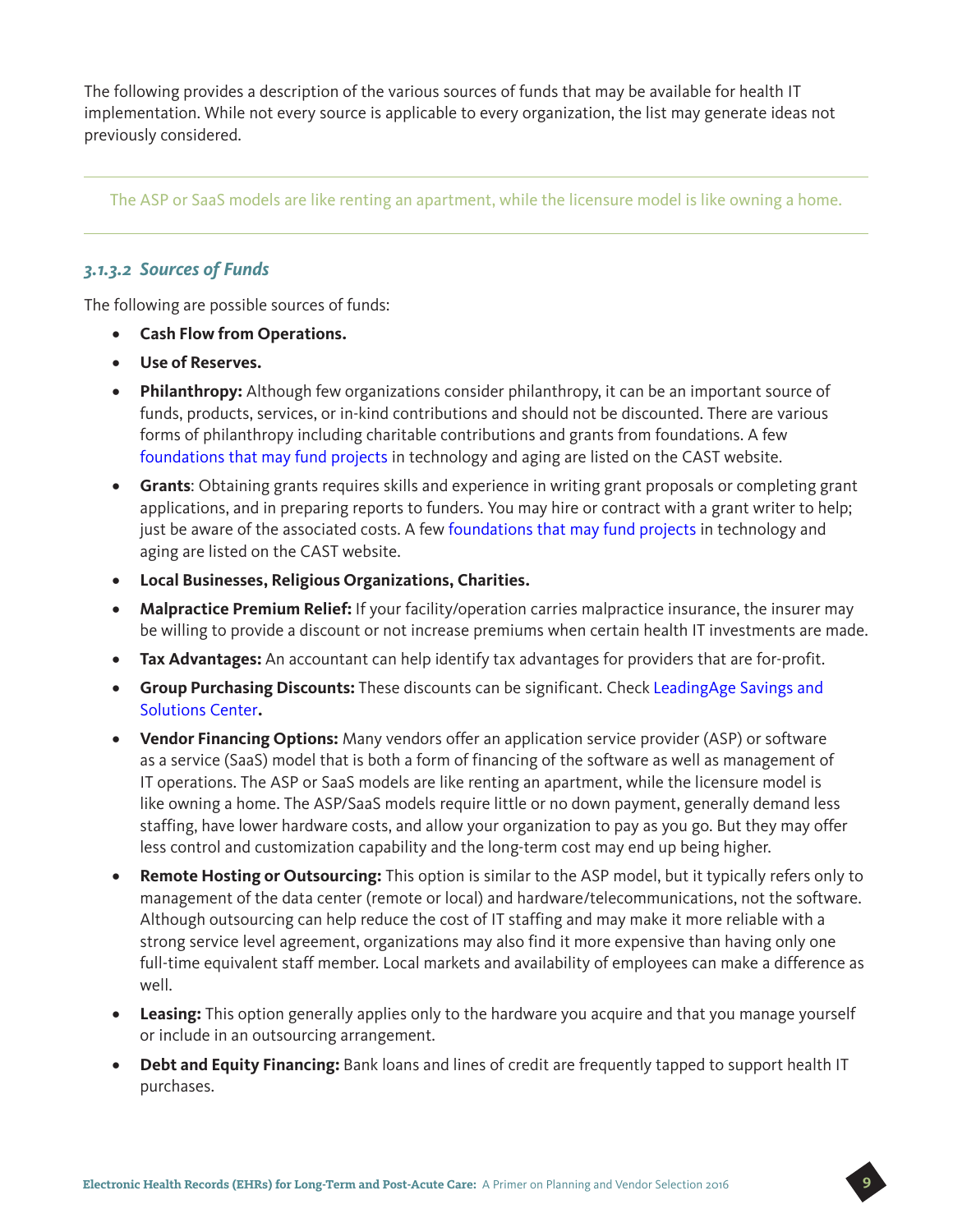- **Open Source Products:** Consider evaluating health IT based on open source code, like VistA, the Department of Veterans Affairs EHR, which was made available by the federal government in fall 2005 through the Freedom of Information Act. There are licensing fees associated with open source systems for the database systems the software runs on, various subscriptions to support code sets and other utilities, vendors who help implement the system and potentially help maintain it, and development/ customization of any needed interfaces with existing billing or other systems.
- **Medicare and Medicaid EHR Incentive Program:** Under Medicare, eligible professionals (EP), which include physicians and nurse practitioners, may choose to assign their incentive payments to their employer or to an entity with which they have a contractual arrangement. In exchange, certified EHR technology (CEHRT) will be available to them. Under Medicaid, EPs also can choose to assign their incentive payments to their employer or to other state-designated entities. For more information, please see the [CMS EHR Incentive Program website](http://www.cms.gov/Regulations-and-Guidance/Legislation/EHRIncentivePrograms/index.html?redirect=/EHRIncentivePrograms/) and the [Frequently Asked Questions on the EHR](https://questions.cms.gov/faq.php?id=5005&rtopic=1979)  [Incentive Program](https://questions.cms.gov/faq.php?id=5005&rtopic=1979). For more information about Meaningful Use, applicability to LTPAC settings, and eligibility of LTPAC providers for Meaningful Use incentives, please see the following [CAST FAQ article](http://www.leadingage.org/CAST_Frequently_Asked_Technology_Questions.aspx#Meaningful_Use).

S.M.A.R.T. goals are best—Specific Measurable, Attainable, Realistic, and Trackable.

#### *3.2 Plan*

#### *3.2.1 Set Goals*

#### *3.2.1.1 Importance of Goals*

An important step in health IT planning is for all stakeholders to identify and commit to achieving specific, measurable goals. These goals establish the expectations for learning about health IT, preparing for change, selecting a suitable product, ensuring a solid implementation, and optimizing the technologies used.

#### *3.2.1.2 Writing Goals*

Many organizations recognize the importance of S.M.A.R.T. goals. The acronym has taken on many meanings to fit specific organizations' needs.

- **Specific:** Goals should identify who, what, where, when, and why. They should be well defined and clear to anyone who has a basic knowledge of the workings of the organization. Some also suggest that the goals not only need to be *Significant* enough to make the investment in achieving the goal but *Stretching* for the organization to push itself to continuously strive for improvement.
- **Measurable:** Goals should answer the questions "How much?" and "How many?" to determine when a goal has been accomplished. To be measurable, goals must contain specific *Metrics*, be *Meaningful*, and be *Motivational*.
- **Attainable and Agreed upon:** Although the most common citations of S.M.A.R.T. goals refer to the need to develop attitudes, abilities, skills, and financial capacity to reach the goals being set, gaining consensus on *Acceptable* goals and commitment to *Achieving* the goals are critical as well.
- **Realistic, Relevant, Reasonable, Rewarding, and Result-oriented:** Goals must reflect the availability of resources, knowledge, and time so they can be achieved.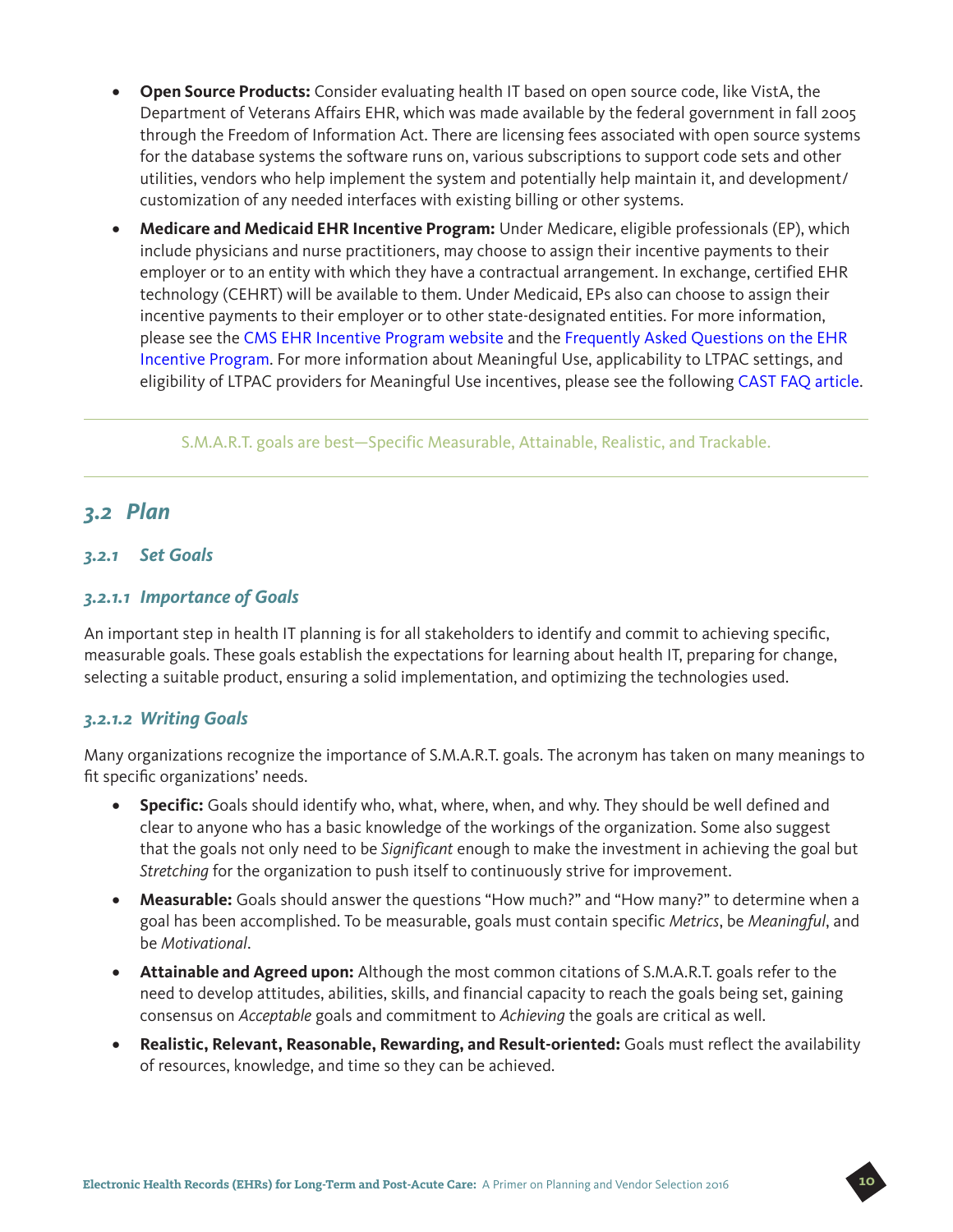• **Timely, Tangible, and Trackable:** Enough time must be given to acquire and learn to use health IT in support of achieving goals. Once adequate time has been determined, specific target dates should be assigned to key deliverables to incite a sense of urgency while giving the organization a transparent way to track its progress towards meeting the goals.

#### *3.2.1.3 Templates for Tracking Goals*

LTPAC provider organizations may be concerned about writing S.M.A.R.T. goals because they do not have baseline data, or because they fear results will be difficult to achieve. These issues are actually a part of the problem—not a reason for inaction. If baseline data are not available today, now is the time to start collecting current data for the most important functions. Cultivating a culture of quality measurement, reporting, and improvement is often more important than implementing the health IT. It is essential to engage the end users in setting expectations, providing the commitment and support to achieving the expectations, and then measuring, reporting, and celebrating success.

Consider using the [home health template](http://www.stratishealth.org/documents/healthit/homehealth/2.Plan/2-visioning-goal-setting-and-strategic-planning-for-EHR-and-HIE.doc) from the Stratis Health Toolkits developed for LeadingAge Minnesota to help write goal statements.

#### Record results periodically until your target date so that you know if you are on course.

Start out with a general statement, such as the example in the column labeled *Objective* in the abovereferenced documents. As you dissect the organization's goal to determine how health IT can help achieve it, you will be describing the intended action. Identify the sources of data and which application within health IT or EHR will enable you to make improvements. Define the metrics so you have a clear understanding of what data to collect. Record your current baseline data. Then set your goal by summarizing the improvement you think can be made within a realistic timeframe and target dates when possible for using the new health IT or EHR application.

You might also want to record the rationale for setting the goal and any obstacles to achieving it that you see. For instance, some expected outcomes may be set for you by regulations or contract. An obstacle may be that the pharmacy you work with is not yet up on ePrescribing so you may not be able to fully achieve your goal until they adopt the technology.

Finally, record results periodically until the target date for achieving your goal is reached. If you wait until the targeted time, you will not know whether you are on course to meet the goal and you will not be able to implement corrective action to meet your deadline. While the deadlines are self-imposed, timeliness is a key motivator. In the example from an actual nursing home in the template referenced above, the goal to "eliminate Adverse Drug Events (ADEs)…" may sound impossible, but nursing homes that set this goal expected to achieve it, and got very close within the first six months of implementing an ePrescribing system.

#### *3.2.1.4 Resources for Goal Settings*

Identifying all the goals for a given health IT project may take some time. To help structure your goals, consider the major functions your facility/operation performs. Examples are provided in the tables included in the Stratis Health *Goal Setting* [templates for home health agencies](http://www.stratishealth.org/documents/healthit/homehealth/2.Plan/2-visioning-goal-setting-and-strategic-planning-for-EHR-and-HIE.doc). These tables list many of these functions for the respective settings as well as some of the complementary functions relevant to HIE. Add or delete descriptions in the table to fit the functions of your facility or operation. Focus on the functions that need health IT support.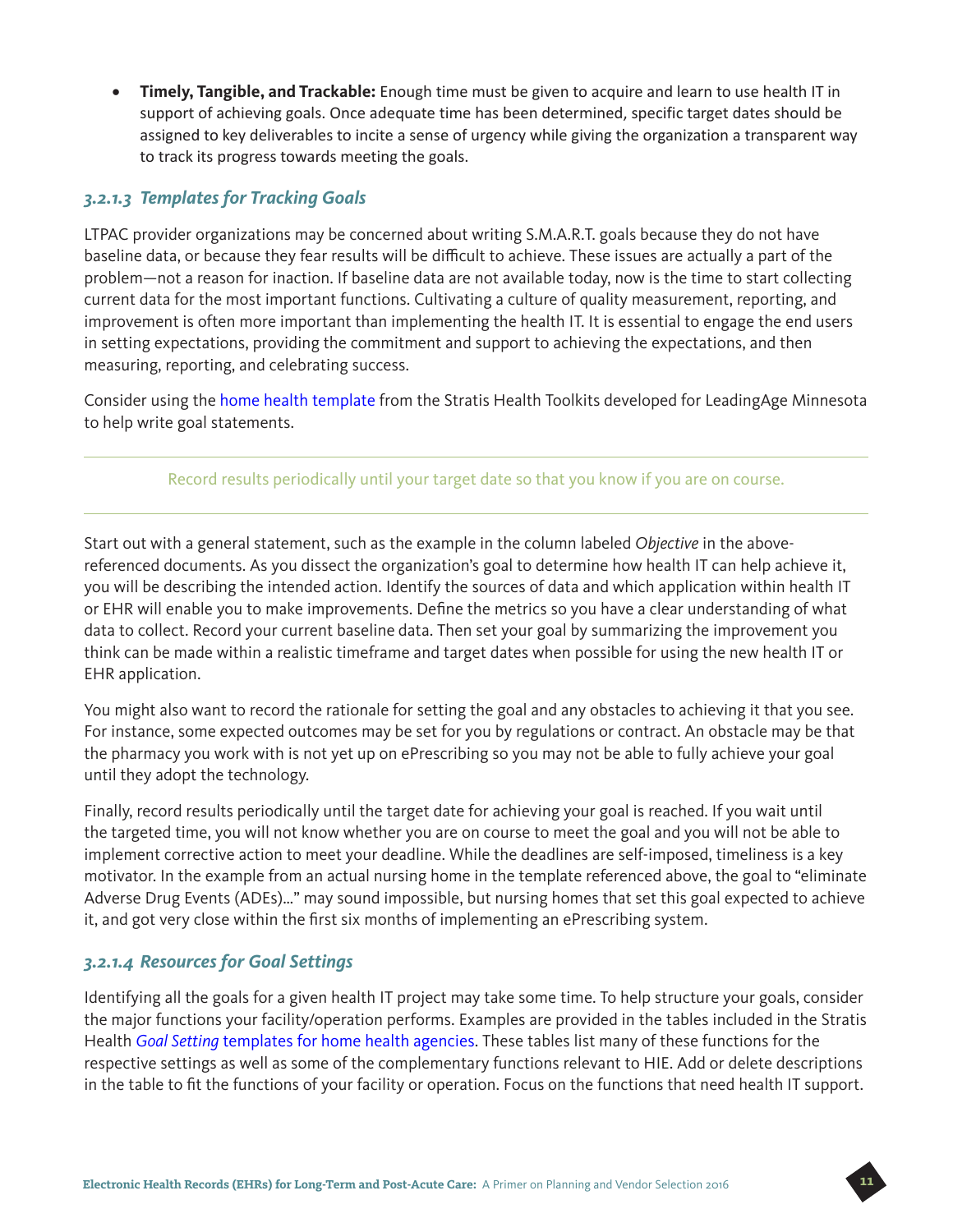#### *3.2.2 Map Chart Data*

• Mapping resident/client chart data is a process that aligns currently used data elements with the features of an EHR.

#### A chart conversion tool helps you move information from paper charts into EHRs.

#### *3.2.2.1 Chart Conversion Planning*

Although chart conversion should not be performed until after EHR implementation and immediately prior to going live, careful planning in advance can help in both selecting a product and making the chart conversion process go smoothly when applied. The two primary means to convert chart content are abstracting data and scanning documents to be stored in the EHR. The goal of an EHR implementation should be to convert as much as possible to a paperless record.

Starting this process with chart analysis in the planning phase of your project helps you identify data elements that are currently kept in the chart, their source, their format, and how frequently they are needed, accessed, and by whom. During this process you can determine data essential to have in your EHR, how the data are processed, and other EHR requirements. These data generally need to be abstracted from existing charts. You can also identify documents that you will scan and store in the EHR, as well as ones that will remain in paper form.

After vendor selection and EHR implementation, the process of chart conversion pre-populates the new EHR with select resident/client information, making adoption easier for staff. Consider what support the vendor can offer in this process. If you are selecting an EHR vendor, your preference for one chart conversion method over another becomes an important consideration. This [Chart Conversion and Pre-Load Planning tool](http://www.stratishealth.org/documents/healthit/nursinghomes/2.Plan/2-chart-conversion-and-pre-load-planning.doc) from the Stratis Health Toolkit developed for LeadingAge Minnesota aids in evaluating how to move key information from current active paper charts into EHRs.

You need to consider the following:

- Whether to scan all documents to free the chart room and use the space differently.
- Cost on all factors.
- Quality control on abstracting. Some vendors will provide a special template for abstracting for chart conversion.
- Will paper be destroyed, warehoused, or miniaturized? Do you currently have a retention schedule and destruction policy? Does it have special legal requirements? Do not destroy any records where there may be potential litigation.
- What policies and procedures will ensure that hybrid records (i.e., part electronic/part paper) will not be created?

Finally, the EHR capabilities in managing scanned document should be weighed when settling on an EHR.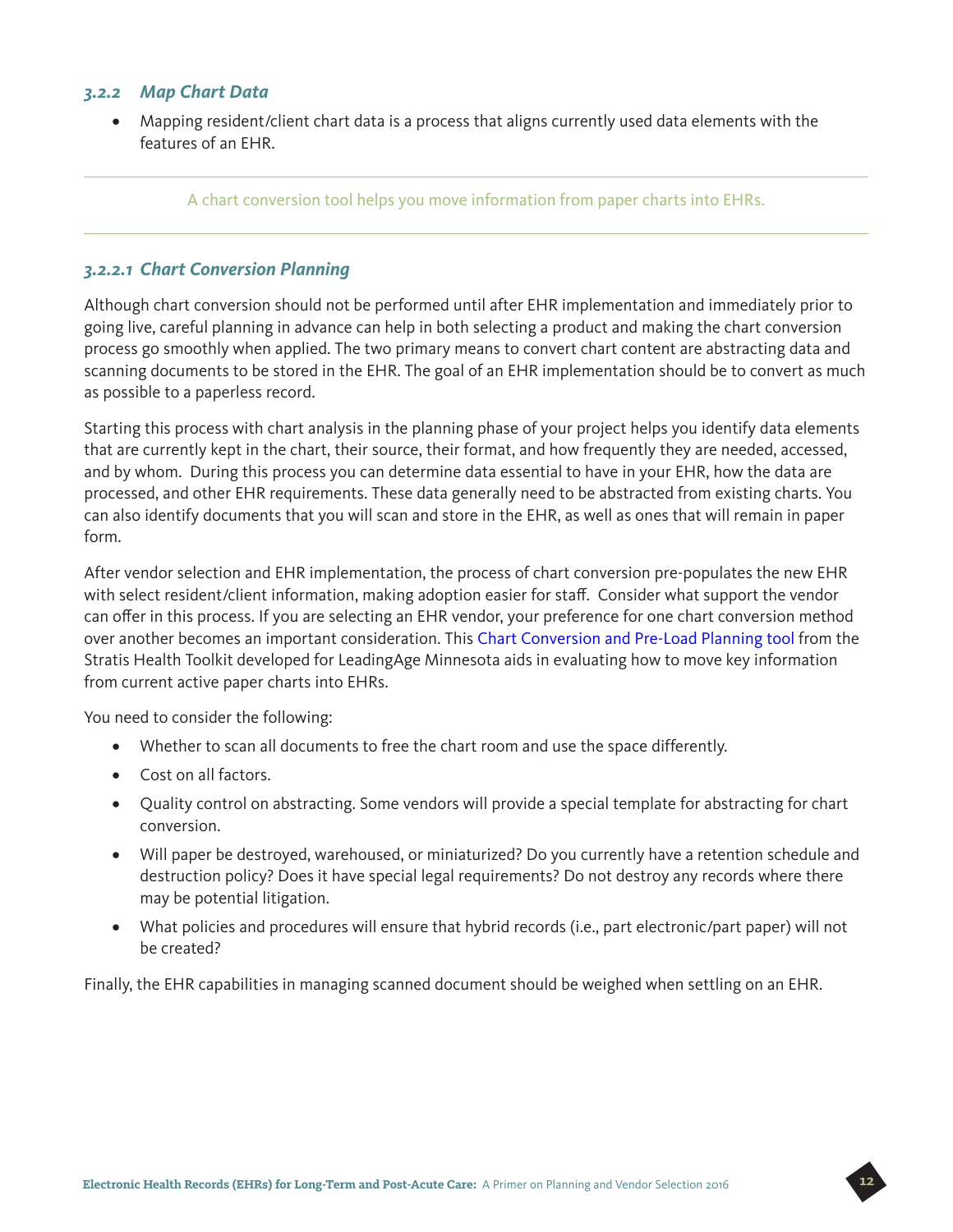#### *3.2.3 Workflow and Process Redesign*

#### *3.2.3.1 Importance of Workflow and Process Improvement*

Change due to health IT needs to be managed not only to help individuals overcome their concerns and adopt the technology well, but also to ensure that the change brought about by the technology is the right change for the organization.

- **Workflow and process changes** must be understood and managed. Workflow and process changes should be made to take advantage of health IT, but must also point out the control points that must be present or should be added to the systems for optimal results.
- **Professional judgment** must be applied when using any tool, including all forms of health IT. Computers can crunch data tirelessly and remind humans who may be forgetful in the rush of their everyday lives. However, they are not substitutes—no matter how well-programmed—for the experience that trained workers bring to health care. Workflow and process changes should aid professionals, but are not substitutes for them.

To overcome resistance to change, demonstrate computer systems' quality, efficiencies, and patient safety.

#### *3.2.3.2 Process Mapping as a Means to Manage Change*

Process improvement experts suggest that the best way to help potential new users of information systems overcome resistance to the change is to demonstrate the quality efficiencies and patient safety of computer systems and to engage users in making their own changes.

#### *3.2.3.3 Workflow and Process Mapping*

Process mapping is a fairly well-defined science, with a number of tools and techniques that can be deployed to understand current workflows and processes as well as identify opportunities for improvement.

#### *3.2.3.4 Mapping Current Workflow and Processes*

The following steps should be used to map current workflow and processes:

- 1. Identify processes to be mapped, those that will be impacted by the health IT being acquired.
- 2. Use individuals who *actually* perform the process; they know it best and they need to own the impending change.
- 3. Instruct persons on process mapping, why it is being done and how it is done.
- 4. Map *current* processes. Avoid identifying opportunities for improvement now, because critical controls built into current processes may be overlooked.
- 5. Validate maps to ensure they reflect current processes, all variations, and all the information needed. This is the time to be candid about how processes and workflow really occur in the current state, including workarounds, so that the new health IT-supported processes can be developed in ways that are most productive and helpful.
- 6. Collect all forms and reports that are part of processes to be automated through health IT.
- 7. Obtain benchmark data to define expectations for change and for use in benefits realization studies.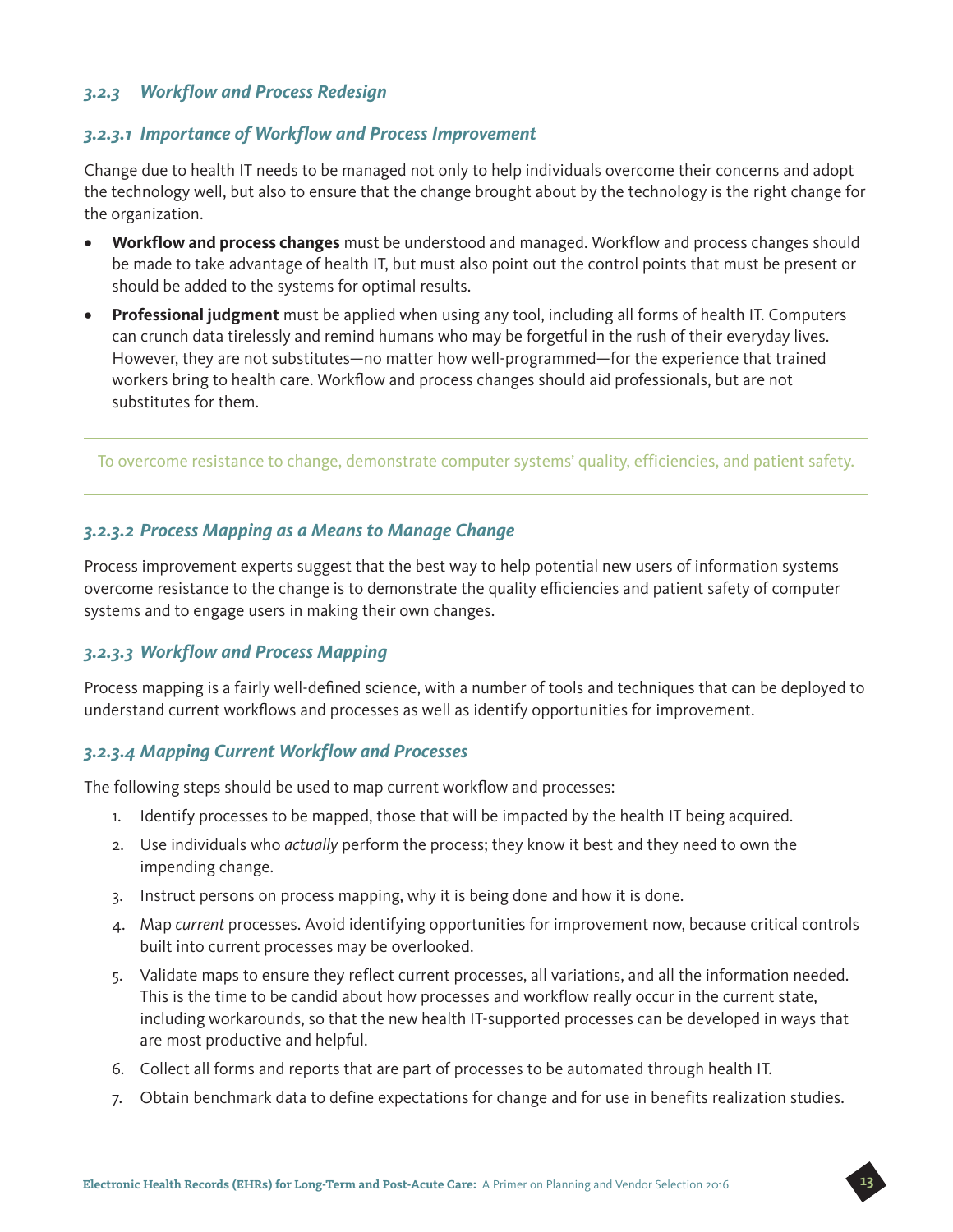#### *3.2.3.5 Workflow and Process Redesign*

Map how the workflows and processes will be performed with health IT. Identify potential problems in current workflows and processes and determine their root cause. Things to look for include bottlenecks, sources of delay, rework due to errors, role ambiguity, unnecessary duplications, unnecessary steps, long cycle time, lack of adherence to standards, lack of information, and lack of quality controls.

Various tools may be helpful in identifying root cause for the aforementioned problems. View a [process flow](http://www.stratishealth.org/documents/healthit/nursinghomes/2.Plan/2-workflow-and-process-redesign-for-EHR-and-HIE.doc)  [chart template and sample systems flow chart](http://www.stratishealth.org/documents/healthit/nursinghomes/2.Plan/2-workflow-and-process-redesign-for-EHR-and-HIE.doc) from the Stratis Health Toolkit developed for LeadingAge Minnesota.

#### *3.2.4 Different EHR Models*

Not all EHRs are the same. As with all enterprise solutions, there are options for the organization that include the following:

- **Locally Hosted Software**: Option to own the hardware and purchase the EHR software and host it on servers local to the organization.
- **Hosted**: Outsource the hosting of purchased/licensed application to a third-party hosting service provider that manages the hardware, communications, and data center on behalf of the organization.
- **Software as a Service (SaaS)**: Applications are hosted remotely by the vendor.

With SaaS and hosted services, you will need to have a reliable Internet connection in order to access data; however, a real benefit is that the information is already being backed up offsite. With local, self-hosted software, you have it all onsite, but that also means that any system upgrades must be done locally, whereas you may not even notice the small tweaks that may occur on the backend with SaaS.

Price can also play a factor, where purchasing software can be more expensive from the onset, but less expensive over time as the software is bought and owned outright. SaaS may be less expensive to initially get up and running; however, the lease payments may go on indefinitely.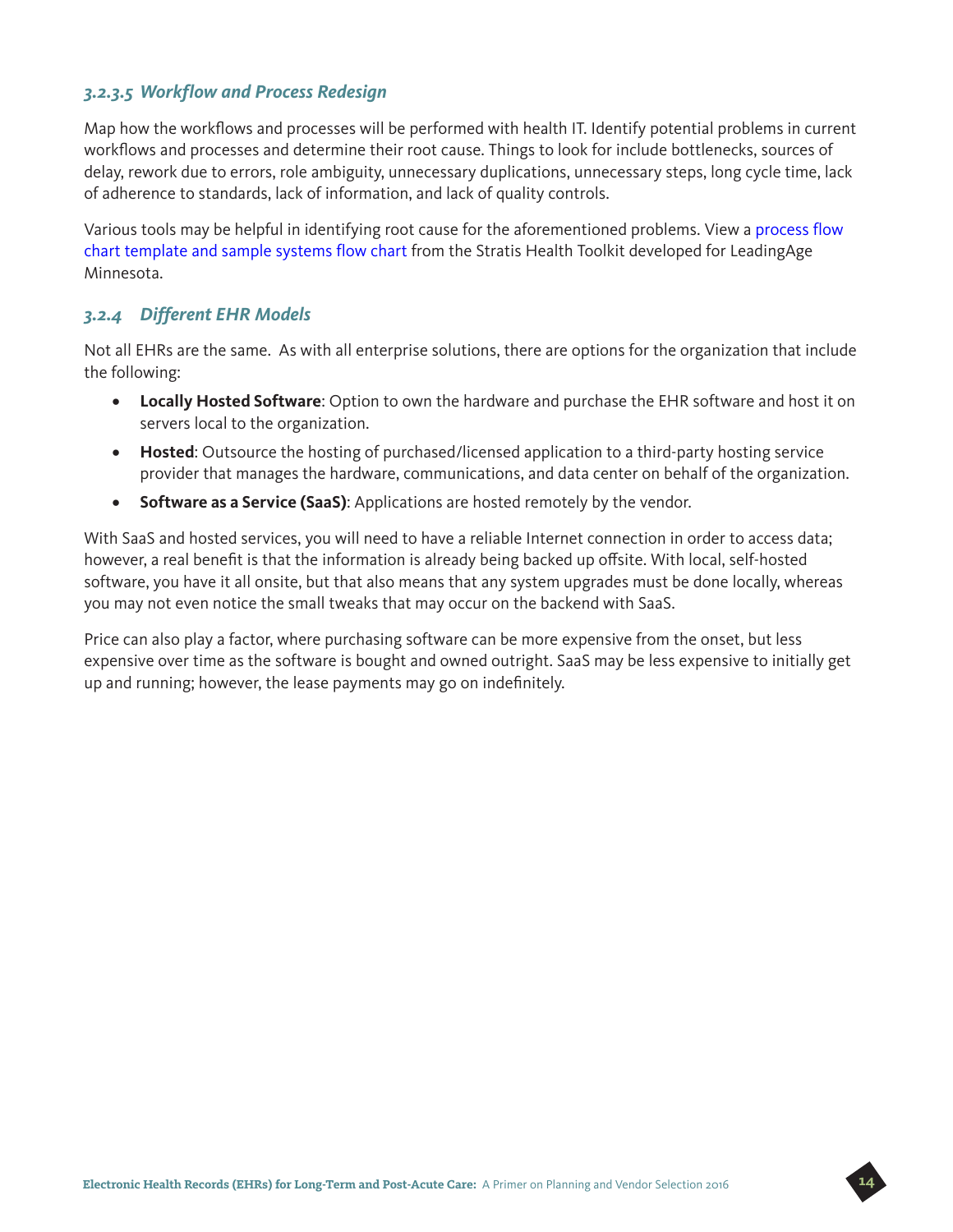The table below provides a quick comparison among the three models:

| <b>Locally Hosted Software</b>                                                                                                                                                                                                                                                                                                                                                                                                                                                                                                                                                                                                                                          | <b>Hosted</b>                                                                                                                                                                                                                                                                                                                                                                                                                                                                                                                                                                                                                                                                                                                                                                                                                                                                                           | <b>SaaS</b>                                                                                                                                                                                                                                                                                                                                                                                                                                                                                                                                                                                                      |
|-------------------------------------------------------------------------------------------------------------------------------------------------------------------------------------------------------------------------------------------------------------------------------------------------------------------------------------------------------------------------------------------------------------------------------------------------------------------------------------------------------------------------------------------------------------------------------------------------------------------------------------------------------------------------|---------------------------------------------------------------------------------------------------------------------------------------------------------------------------------------------------------------------------------------------------------------------------------------------------------------------------------------------------------------------------------------------------------------------------------------------------------------------------------------------------------------------------------------------------------------------------------------------------------------------------------------------------------------------------------------------------------------------------------------------------------------------------------------------------------------------------------------------------------------------------------------------------------|------------------------------------------------------------------------------------------------------------------------------------------------------------------------------------------------------------------------------------------------------------------------------------------------------------------------------------------------------------------------------------------------------------------------------------------------------------------------------------------------------------------------------------------------------------------------------------------------------------------|
| Software and license are<br>$\bullet$<br>purchased and installed on<br>each desktop/client device or<br>local servers.<br>Software updates must be<br>$\bullet$<br>downloaded and installed<br>Central server onsite;<br>$\bullet$<br>information stored locally at<br>individual computer level and/<br>or local servers.<br>Onsite IT support needed for<br>$\bullet$<br>clients and servers.<br>Internet connectivity<br>$\bullet$<br>not required except for<br>exchanging information with<br>other sites; no downtime<br>without Internet.<br>Cost: High upfront<br>investment in hardware and<br>software, ongoing licensing<br>fees, and high IT staffing cost. | Software (including<br>$\bullet$<br>commercial packages<br>originally designed for<br>individual users) installed on<br>remote servers and accessed<br>via desktop computers or<br>thin client devices to multiple<br>users on a lease or per-use<br>basis; but software may<br>need to be installed on local<br>machines.<br>Software updates on remotely<br>$\bullet$<br>hosted applications are<br>managed by the application/<br>hosting service provider;<br>updates to local software may<br>need to be downloaded and<br>installed.<br>Information stored offsite in<br>$\bullet$<br>the cloud.<br>Onsite IT support needed for<br>$\bullet$<br>clients.<br>Internet connectivity<br>$\bullet$<br>required; downtime without<br>Internet.<br>Cost: Medium upfront<br>$\bullet$<br>investment in hardware and<br>software, ongoing hosting and<br>licensing fees, and medium IT<br>staffing cost. | Leased software installed on<br>$\bullet$<br>remote servers and accessed<br>via desktop computers or<br>thin client device, but special<br>browser-like software may<br>need to be installed on local<br>machines.<br>Allows for immediate<br>$\bullet$<br>software updates.<br>Information stored offsite in<br>$\bullet$<br>the cloud.<br>Onsite IT support generally<br>$\bullet$<br>not needed.<br>Internet connectivity<br>$\bullet$<br>required; downtime without<br>Internet.<br>Cost: Low upfront investment<br>$\bullet$<br>in hardware and software,<br>ongoing use fees, and low IT<br>staffing cost. |

Other things to consider include the following:

- IT staffing: skills and availability/staffing levels.
- Downtime.
- Data backup.
- Data security.
- Power outage.
- Internet connectivity: reliability/outage and speed.
- System's ability to work offline (if SaaS or 3<sup>rd</sup> party hosted).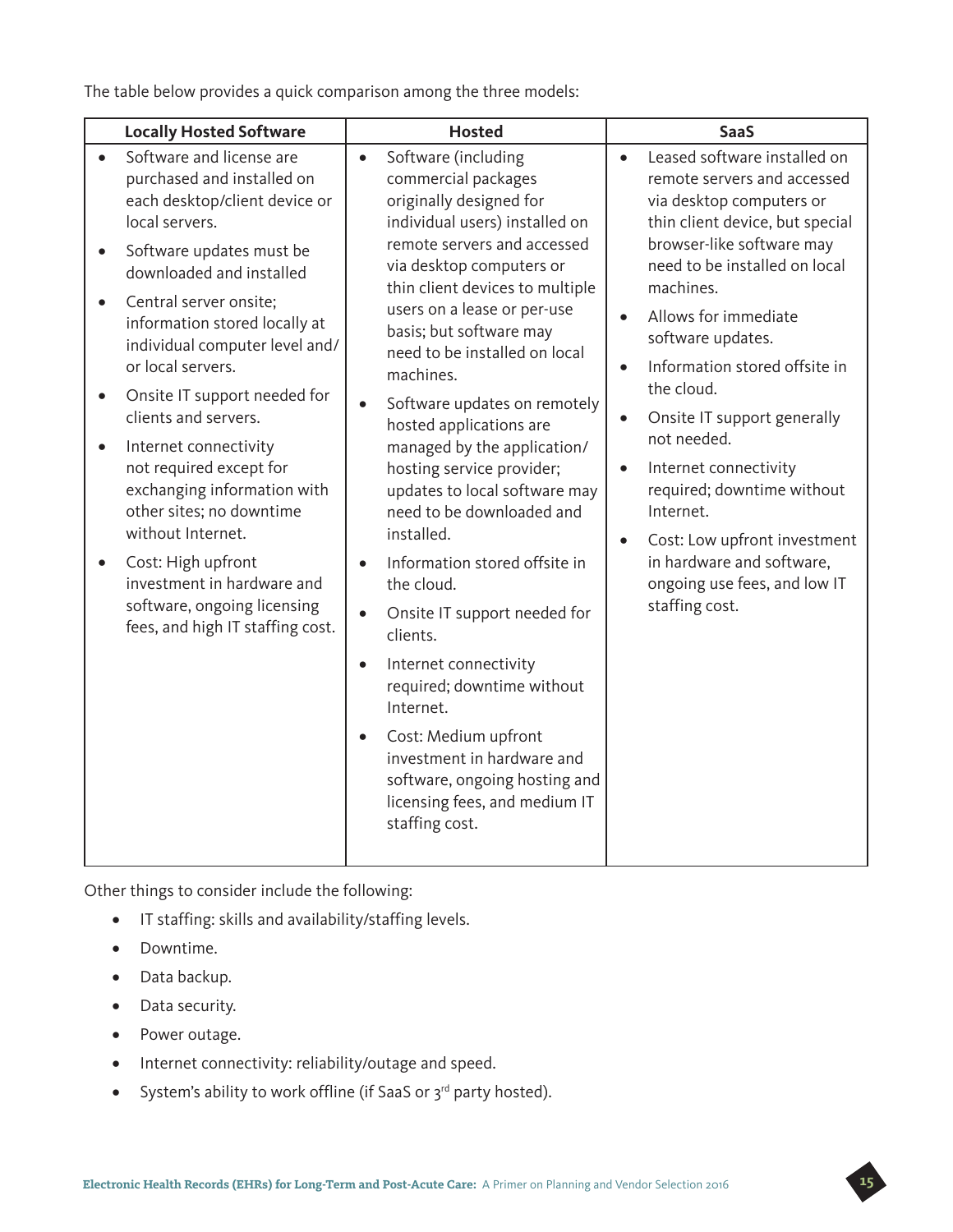A thoughtful and thorough vendor selection process ensures you get what you need.

#### *3.3 Select*

#### *3.3.1 Vendor Selection*

#### *3.3.1.1 What Are You Buying?*

The first question an organization should ask in the process of acquiring health IT is this: What are we buying? This question may seem strange, but you may set out to acquire an EHR and find great variation—including everything from an automated system to document minimum data sets (MDS) to a robust product that supports all aspects of documentation, communication across the continuum of care, and clinical decision support. As a result, you need to undertake a thoughtful and thorough vendor selection process to ensure you get what you need, as well as a product that will enable you to grow into additional health IT as it becomes available.

You may find that some EHR vendors will suggest replacing your financial/administrative system so that these functions are more integrated with the EHR. Based on your strategic plan, you may first need to acquire some source systems that your EHR will communicate with, such as a laboratory information system. You may wish to follow a migration path that enables you to acquire modules one at a time in some sequence that is logical for your organization. If you belong to a corporate structure that supplies a standard system, you may be going to market to acquire a module that you have special need for, but that is not included in the standard system. So what are you buying? The most important thing about this question is to answer it for your organization.

Please see section 3.3.1.5 Interoperability and Integration for more information.

#### *3.3.1.2 The Marketplace*

The marketplace for EHR vendors in LTPAC providers includes products designed for nursing homes as well as assisted living providers, durable medical equipment providers, home care providers, pharmacy, rehabilitation providers, and continuing care retirement communities offering services at different levels of care. This market is highly volatile: vendors come and go, merge and get acquired, and fail to respond to surveys or regulatory changes. Many claim that they have an EHR when by most definitions they do not.

More costly products may provide more functionality, robust decision support, and customization.

#### *3.3.1.3 CAST 7-Stage EHR Adoption Model for Long-Term and Post-Acute Care (LTPAC)*

The CAST 7-Stage EHR Adoption model is generalized model that provides a framework to assess the level of adoption and sophistication of use, as opposed to just the overall rate of adoption, of EHRs in long-term and post-acute care.

The model draws from HIMSS 7-Stage EMR Adoption Model, PointClickCare's 7-Stage LTC EHR Adoption Model, and Gutkind-Savage's 10-Stage International EHR Adoption Model. The model was reviewed and approved by the EHR Workgroup.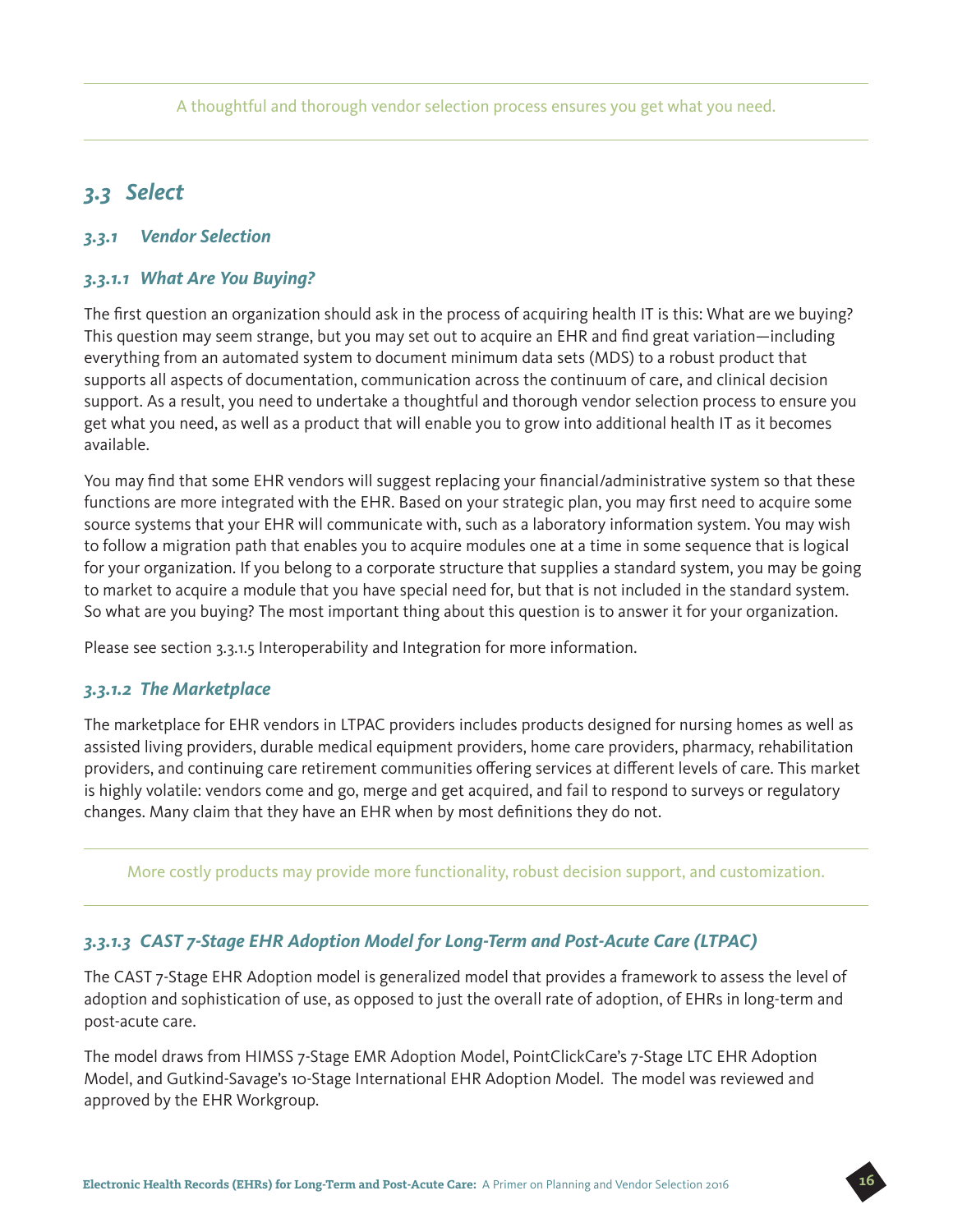This 7-stage model is generic and is based on the types of functionalities, their sophistication and focus, as opposed to rigid specific functions. This approach makes the model amenable to be adapted for and applied to multiple LTPAC settings and business lines, unlike previous EHR adoption models, which mostly focused on inpatient settings; namely hospitals and nursing homes.

The 7-stages of the model and the corresponding functionalities are described below.

#### *Stage 1-Basic Information System*

Stage 1 is a basic information system that should not be even called an electronic health record (EHR) as it does not have the clinical elements of an EHR. This stage allows the provider to complete basic business functions like accepting/admitting a new patient/resident/client into an LTPAC setting. This stage includes the following functionalities:

- a. Basic patient demographic information for Admissions, Discharge, and Transfers (ADT); **Mandatory**
- b. Regulatory, Standard, or Common Assessment (like MDS, OASIS, IRF-PAI, InterRAI, etc.) or other information that the provider needs to collect; - **Mandatory**
- c. Care/ Service Delivery Documentation by direct care/service staff primarily for accounting and billing purposes; - **Mandatory**
- d. Electronic submission of assessment and care documentation data to regulatory agencies (if applicable). - **Mandatory**

This stage may or may not include electronic Point of Care (laptop, tablet, kiosk, hand-held), and/or Billing component/integration. **The client has to have** *all Mandatory functionalities* **implemented to qualify for this stage**.

While some providers/ vendors start with this stage, many choose to implement this stage along with stage 2.

#### *Stage 2-Basic EHR*

Functionalities included in this stage make the information system qualify for a basic electronic health record (EHR). This stage includes the following functionalities:

- a. Clinical Patient/Resident/Client History; **Mandatory**
- b. Lists (Diagnoses, Problems, Medications, Allergies); **Mandatory**
- c. Clinical Charting and Documentation; **Mandatory**
- d. Care Plan; and **Mandatory**
- e. Interdisciplinary Notes (e.g., Physician, Nurse, Therapist, Pharmacist, etc.). **Optional**

This stage may or may not include Point of Care (laptop, tablet, kiosk, hand-held, medication carts, etc.), and/or Billing component/integration. The client has to have all Mandatory functionalities implemented to qualify for this stage.

#### *Stage 3- Ancillary & Clinical Administration (Non-Integrated)*

This stage extends the EHR beyond its basic setting-specific functionalities to other ancillary areas, and adds efficiency capabilities. This stage includes the following functionalities:

- a. Orders (Medications, Lab., Radiology, Diagnostic Tests, Therapy, Referrals); **Mandatory**
- b. Electronic Medication Administration/Treatment/Adherence Record (if applicable) (not at Point of Care); - **Mandatory**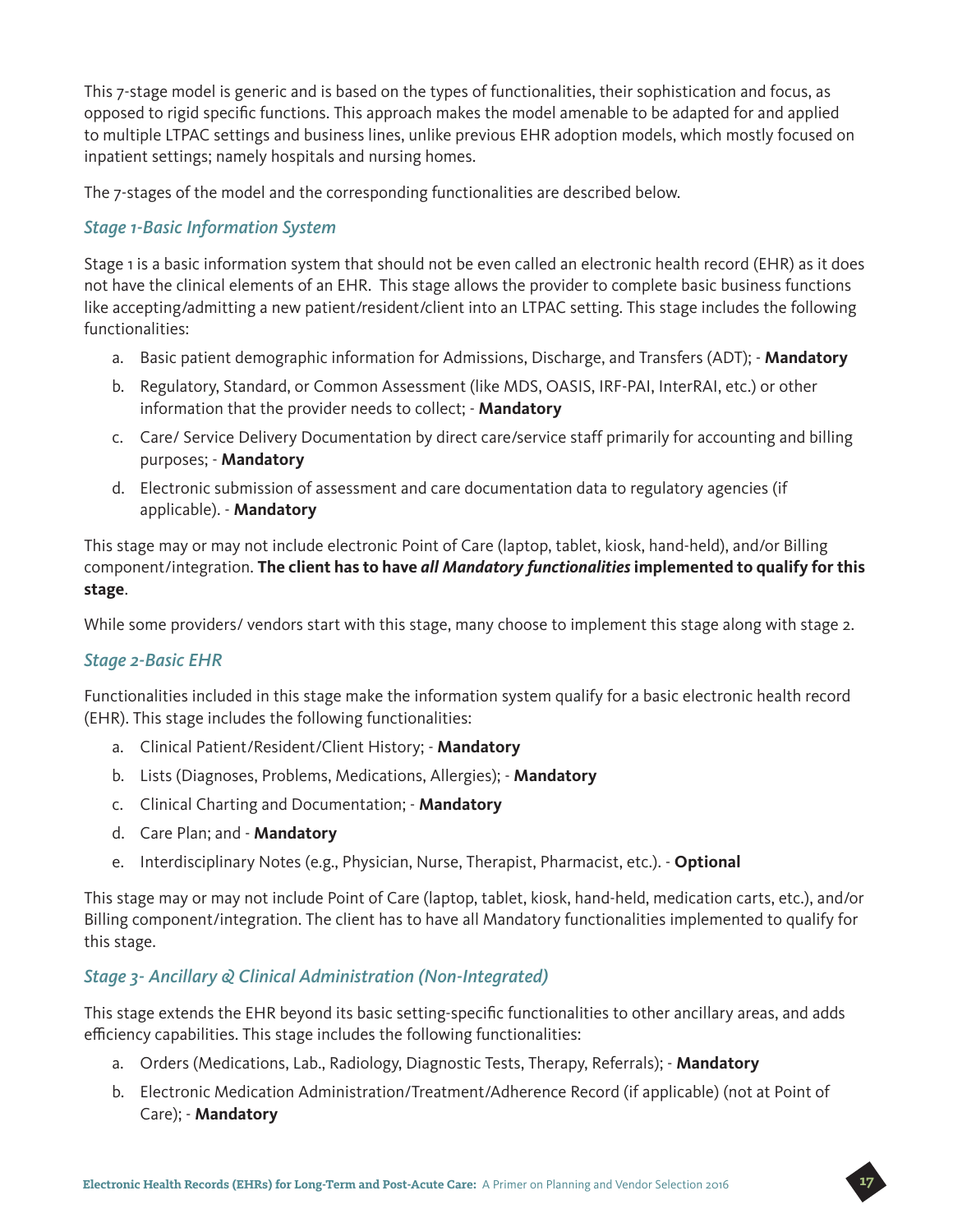- c. Point of Care Assessment/ Service Documentation (Laptop, Tablet, Kiosk, etc.); **Mandatory**
- d. Workflow Engine (Workflow Sheets, Next Step Prompts, Alerts, Reminders, and Tasks); and **Optional**
- e. Results (e.g., Medications, Lab., Radiology, Diagnostic Tests, Therapy, etc.). **Optional**

#### **The client has to have all** *Mandatory functionalities* **implemented to qualify for this stage; having any of the optional functionalities is an added bonus.**

#### *Stage 4- Advanced EHR (Internal Quality-Focused)*

This stage adds functionalities and capabilities that allow providers to use their EHR to improve care quality inside their organization. This stage includes the following functionalities:

- a. Clinical Decision Support (CDS) Capabilities (e.g., INTERACT, Reducing Hospitalization, Medications, Falls Prevention, Pressure Ulcers Prevention, Pressure Ulcer Treatment, Wound Care, Reducing Acquired Infections, Catheterizations, Chronic Disease Management, etc.); - **Mandatory**
- b. Electronic Medication Administration at the Point of Care (eMAR/eTAR, Unit Dispensing, Closed Loop Verification, Home Medication Dispensers (if applicable)) at Point of Care; - **Mandatory**
- c. Quality Reports, Analytics, and Dashboards (e.g., Hospital Readmission, Quality Measures, Length of Stay (if applicable), etc.); - **Mandatory**
- d. Therapy Documentation at the Point of Care (if applicable); **Optional**
- e. Decision Support at the Point of Care; and **Optional**
- f. Integration with Devices, including Point of Care Vital Sign Devices, Telehealth and Remote Monitoring (RPM), Medication Dispensers, Activity Monitoring, etc. (if applicable). - **Optional**

**Note 1:** Items *a, b, d,* and *f* are care setting/business line dependent.

**Note 2:** The client has to have all Mandatory functionalities implemented to qualify for this stage; having any of the optional functionalities is an added bonus.

#### *Stage 5- External Ancillary Services Integration*

This stage focuses on basic integration between the EHR and other external and ancillary systems. This stage includes the following functionalities:

- a. Pharmacy Integration; **Mandatory**
- b. Electronic Referral and Discharge Systems of hospitals or other care providers; **Optional**
- c. Lab. Integration; **Optional**
- d. Diagnostics Integration; **Optional**
- e. Radiology Integration; **Optional**
- f. Eligibility/Coverage Checking (if applicable, especially for systems with integrated billing/ financials); and **Optional**
- g. Formulary Checking. **Optional**

#### **The client has to have all** *Mandatory functionalities* **implemented to qualify for this stage; having any of the optional functionalities is an added bonus.**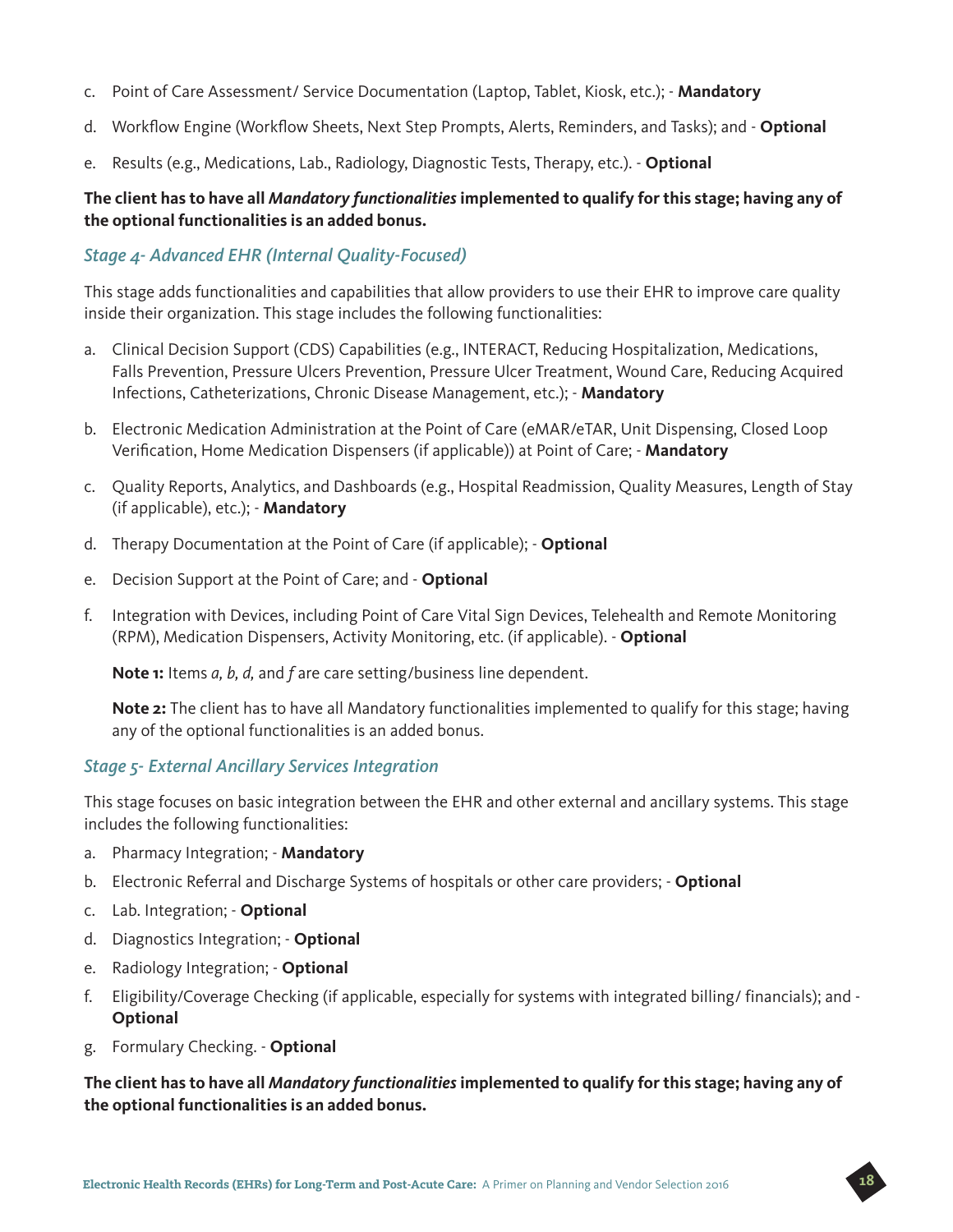#### *Stage 6- Engagement & Basic Information Exchange*

This stage focuses on tools and capabilities that aim to engage different members of the care team, including the physician and possibly the patient/resident/client, as well as basic information exchange capabilities. This stage includes the following functionalities:

- a. Physician Portal and eSignature; **Mandatory**
- b. ePrescribing and Computerized Physician Order Entry (CPOE); **Mandatory**
- c. Sending and/or Receiving Clinical Care Documents (CCD), Summaries, SBAR, Care Plans, and other information electronically as in human and machine-readable format (txt, pdf) (e.g., ONC Project Direct, eHealth Data Solution's CareWatch Connect, etc.) directly to/from other providers; - **Mandatory**
- d. Patient/ Resident Portal or exporting data to a Personal Health Records (PHRs); **Optional**
- e. Family/ Caregiver Portal or integration with such tools; **Optional**
- f. Care Planning Portal or integration with such tools; **Optional**
- g. Care Navigator/Care Coordinator Portal or integration with such tools; **Optional**
- h. Secure Messaging between care team members; and **Optional**
- i. Public Health Reporting. **Optional**

#### **The client has to have all** *Mandatory functionalities* **implemented to qualify for this stage; having any of the optional functionalities is an added bonus.**

#### *Stage 7- Interoperability & Health Information Exchange*

This stage represents the ideal full interoperability stage the sector strives for that allows the exchange of information in a standards-based data format that other EHRs cannot only understand, but can also consume. This stage includes the following functionalities:

- a. Sending/Receiving information to/from other EHRs (including Physician and/or Hospital EHRs) electronically through an HIE or exchange entity in a standards-based consumable data format (e.g., XML, HL7, FIHR); - **Mandatory**
- b. Sending/Receiving information to/from EHR Repository in a standards-based consumable data format (e.g., XML, HL7, FIHR); and - **Optional**
- c. Sending/Receiving information to/from other EHRs (including Physician and/or Hospital EHRs) electronically directly in a standards-based consumable data format (e.g., XML, HL7, FIHR). - **Optional**

#### **The client has to have all** *Mandatory functionalities* **implemented to qualify for this stage; having any of the optional functionalities is an added bonus.**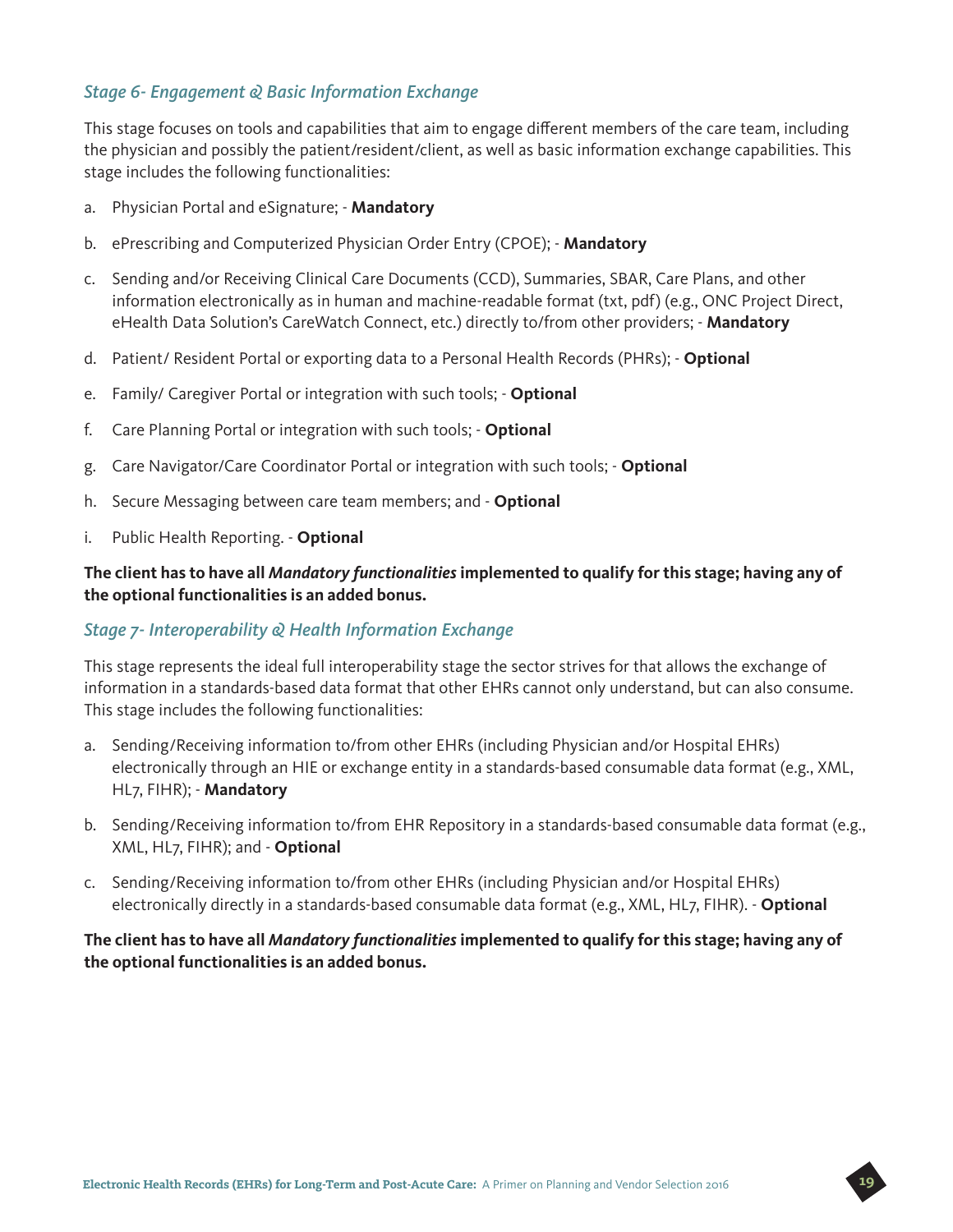The figure below illustrates CAST's Generic 7-Stage LTPAC EHR Adoption Model.

**Stage 7:** *Interoperability & Health Information Exchange*

**Stage 6:** *Engagement & Basic Information Exchange*

**Stage 5:** *External Ancillary Services Integration*

**Stage 4:** *Advanced EHR (Internal Quality-Focused)*

**Stage 3:** *Ancillary & Clinical Administration (Non-Integrated)*

**Stage 2:** *Basic EHR*

**Stage 1:** *Basic Information System*

#### *3.3.1.4 Price Ranges*

Very little information is publicly available concerning the price of products for the LTPAC market. A few generic cautions apply:

- Very inexpensive products may be based on Microsoft Office products—such as Word, Excel, or Access—and have minimal processing capability. They primarily make information more readily accessible.
- The next tier of products may be somewhat more robust in their functionality but do not yet have all the sophisticated clinical decision support or other functionality of a top tier product, do not interface (or do not interface well) with other systems, and often are not very customizable.

This tier of products may also include electronic document management systems (EDMS) that only provide scanning and indexing functions for paper documents and other information in digital form. Being "digital" does not mean the data within the digital structure are discrete. For example, a transcribed document may be digital because it can be electronically loaded into a repository and retrieved for viewing from multiple sites. An electronic signature may be able to be affixed to this document. You may even be able to index the document to highlight allergy information or certain other standard information. This information can only be viewed; specific data cannot be retrieved by the computer for reports.

- Another tier of products may be EHR-lite versions of more robust products. They look and feel like their more expensive counterparts, but they don't have the same flexibility or support. These are frequently offered in hosted or SaaS mode, which provides a source of financing support as well as reduces the cost to the organization for maintaining its own servers.
- More expensive products generally provide greater levels of functionality, include more robust decision support, and are more highly customizable. The vendor spends considerable money on research and development to continuously provide new functionality. The level of interoperability within these product suites and with other vendors' products is variable. Vendors are making concerted efforts to become more interoperable. Service levels, attention to workflow and process support, testing and training, and customer responsiveness are generally stronger in this tier of products.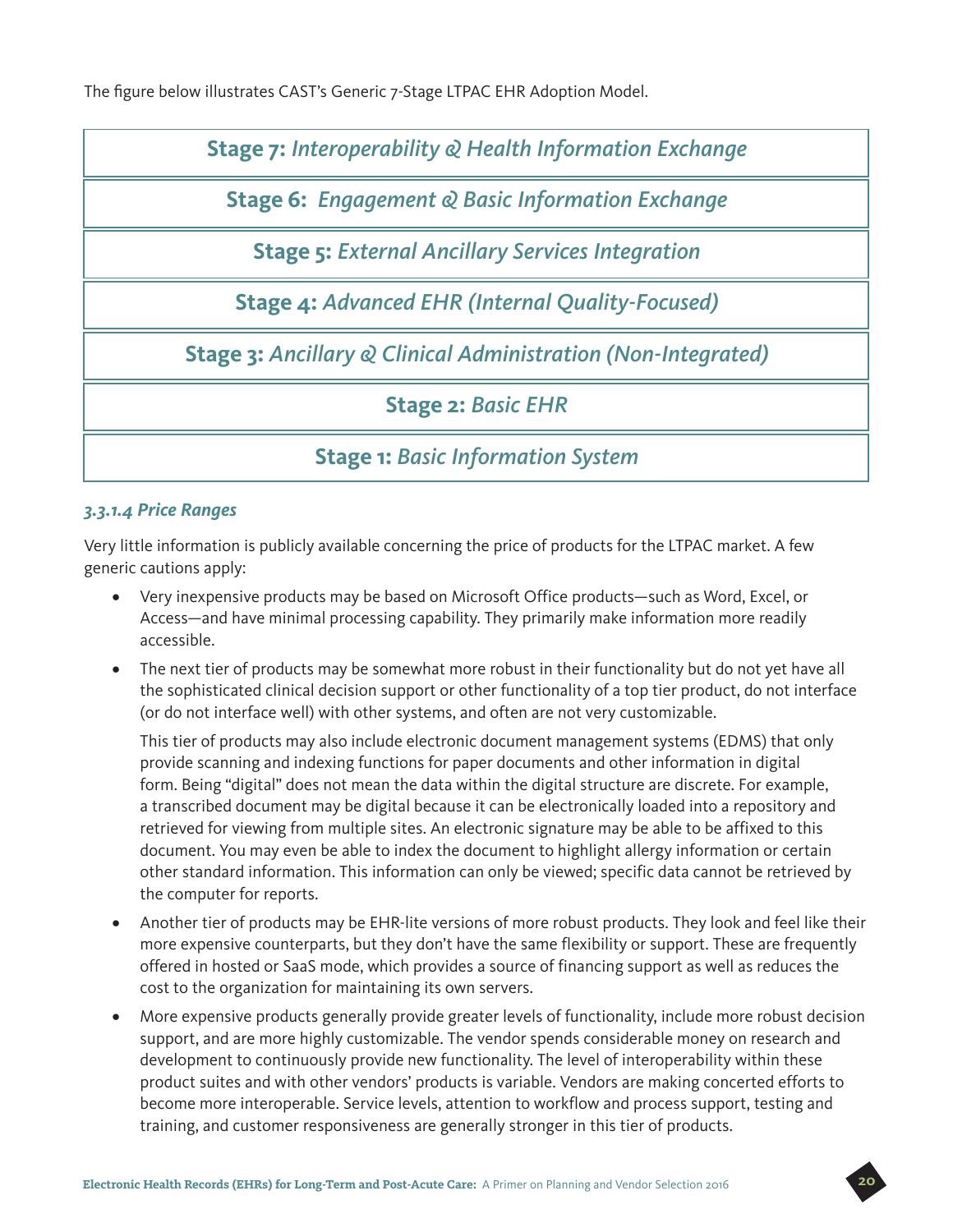In this paper, we attempted to get pricing information from vendors who contributed information about their products, as well as sample contracts. The majority of vendors would be willing to provide such information during the Request for Proposals (RFP) phase or under a Non-Disclosure Agreement (NDA).

For examples of the cost of different EHR systems, please see the [CIO Consortiums EMR Cost Study Report](http://www.leadingage.org/uploadedFiles/Content/About/CAST/Resources/CIO_Consortium_EMR_CostStudy.pdf).

Various resources help you calculate costs and return on investment.

#### *3.3.1.5 Total Cost of Ownership and Return on Investment*

Developing a business case helps determine the readiness for making a specific investment, creates a value proposition, and describes how an investment will be recouped. For an investment EHR or HIE, the business case identifies the costs and benefits to plan for in acquiring such technology. The business case can serve as a means to evaluate how products will meet expectations and fit your financial resources, serves as a budget during implementation, and helps evaluate whether you are achieving your return on investment (ROI).

Stratis Health developed an excellent [Business Case template](http://www.stratishealth.org/documents/healthit/nursinghomes/2.Plan/2-business-case-TCO-ROI.xls) that can help you calculate the total cost of ownership and estimate ROI.

#### *3.3.1.6 Interoperability, Integration, Integration Engines, and Certification*

Interoperability means that two disparate systems are able to communicate with one another to exchange data. To end users and many in the industry, interoperability means every product works together seamlessly. Unfortunately, this is an expectation that not even the most highly integrated suite of components in a product fully achieves yet.

When modules or components are integrated, they generally have been built by the same group that did the original development and programming, have similar design characteristics, and most data are able to be exchanged. In general, the components or modules in highly integrated suites of products work well together, but they will not work with any other vendor's product without specialized interfacing.

#### Choose and work with EHRs that implement interoperability standards, and consider CAST's additional recommendations below.

Products with modules and components for different clinical and administrative needs may save considerable money in managing interfaces and are a very good strategy. However, you may find that these products do not offer what you need. EHR products that implement interoperability standards facilitate exchanging information between systems and make system integration easier. Moreover, such EHRs facilitate health information exchange with other care providers either directly, point-to-point, or via a regional or state-level health information exchange organization like Regional Health Information Organizations (RHIOs) and state HIE entities.

**Recommendations:** CAST highly recommends that you do the following:

- Choose and work with EHRs that implement interoperability standards.
- Seek opportunities to participate in state and regional HIE entities.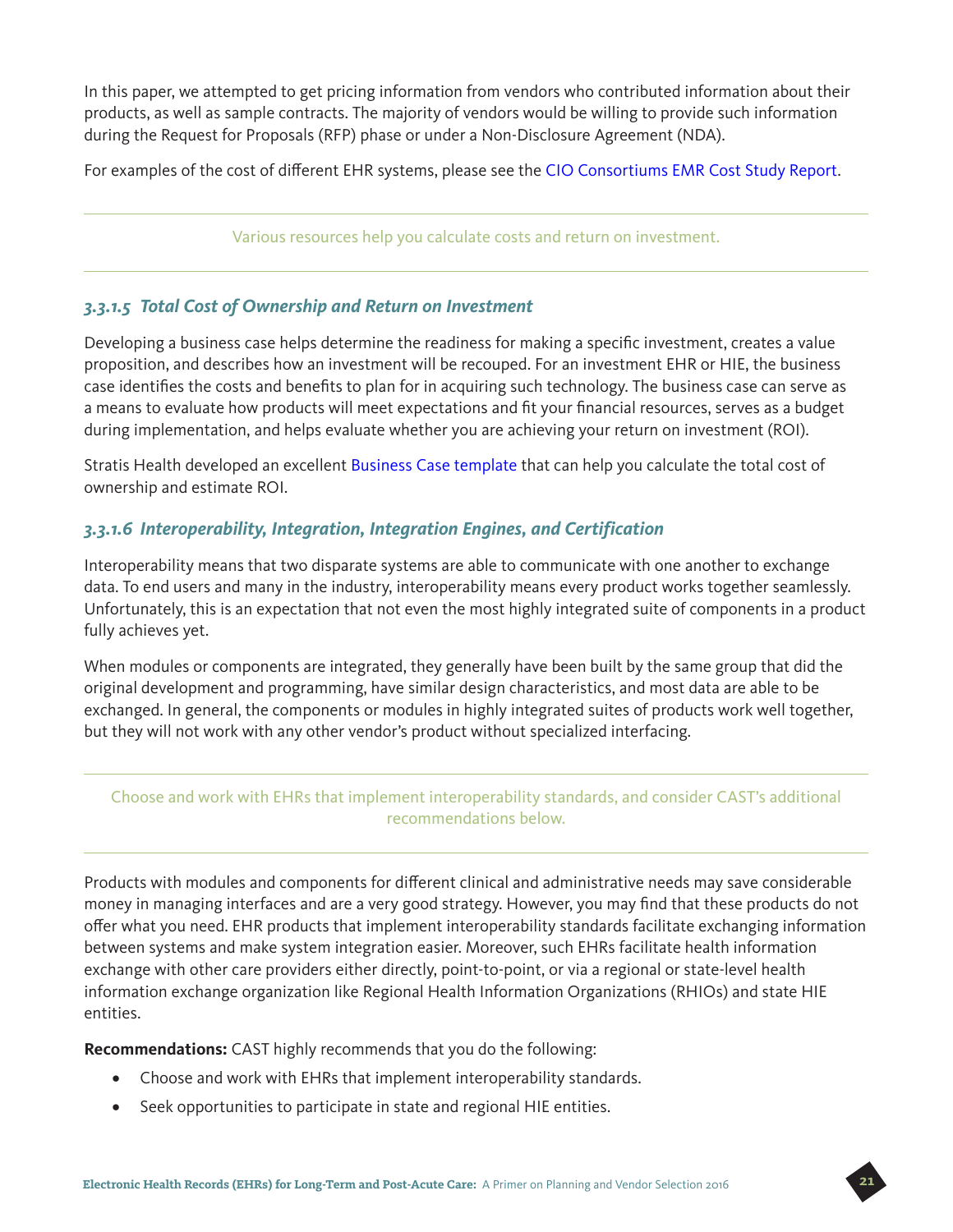- Consider utilizing third-party solution providers, like eHealth Data Solution's [CW Connect](https://www.ehds.biz/index.php/products-and-solutions/carewatch/cw-connect), to receive and send continuity of care documents (CCD) or consolidated clinical document architecture (CCDA).
- Consider exchanging health information through the Direct project, administered by the Office of the National Coordinator for Health Information Technology.
- Consider using the [KeyHIE Transform Tool](http://www.keyhie.org/products_services/keyhie_transform.html) to send functional assessment data (MDS, and OASIS) to other providers, even when you don't have an EHR.
- HIE involves working on communications to reach agreement about critical data elements to exchange, workflows, protocols, and expectations regarding follow up.
- Consider working with integration engines.

When one vendor does not meet your needs, find a complementary product, wait, or adapt a different product.

When a single vendor system does not meet the required needs, three options are available:

- Acquire a complementary product that meets the more critical needs (e.g., an acute care EHR for clinical and health information exchange needs),
- Wait because the state of affairs has been improving for the last several years and products that implement interoperability standards and certification are expected, or
- Acquire a different product altogether and adopt one or more of the following strategies:
	- º Work with the vendors of the different components on integration and interoperability.
	- <sup>o</sup> Attempt to interface with other organizations for exchange of minimum essential information. Health care organizations that want to interface directly with another organization should also consider whether this is necessary or only desirable. The volume and type of data that actually needs to be exchanged between most organizations may not warrant full interfacing or integration, but merely the ability to gain access to view or retrieve print files.
	- º Use a secure portal to provide access to view information and in some cases to use one or more of the hospital's applications directly.

One goal for integration engines is a user-friendly interface for multiple Health IT systems that may also be compatible with mobile devices.

#### **Additional Considerations:**

• **Integration Engines:** Integration engines add flexibility to EHRs and assist with connecting data from various applications and typically non-integrated systems. The goal is for the interface to be user friendly and based on modern technology so that there is compatibility with smartphones, tablets, and other mobile devices. Integration engines allow changing applications as needed and interfacing with telehealth monitors and other telemedicine devices. Integration engines can be either built into the EHR software or stand-alone.

Integration engines have the capability to interface with data entry points that replicate to all other fields that require the information, obtain data from source applications, collect resident/client clinical data, accept non-standard data transmission (Excel, text, etc.), support Electronic Data Interchange (EDI) formats for exchanging data (ANSI X12), and identify, prioritize, and escalate uncompleted tasks.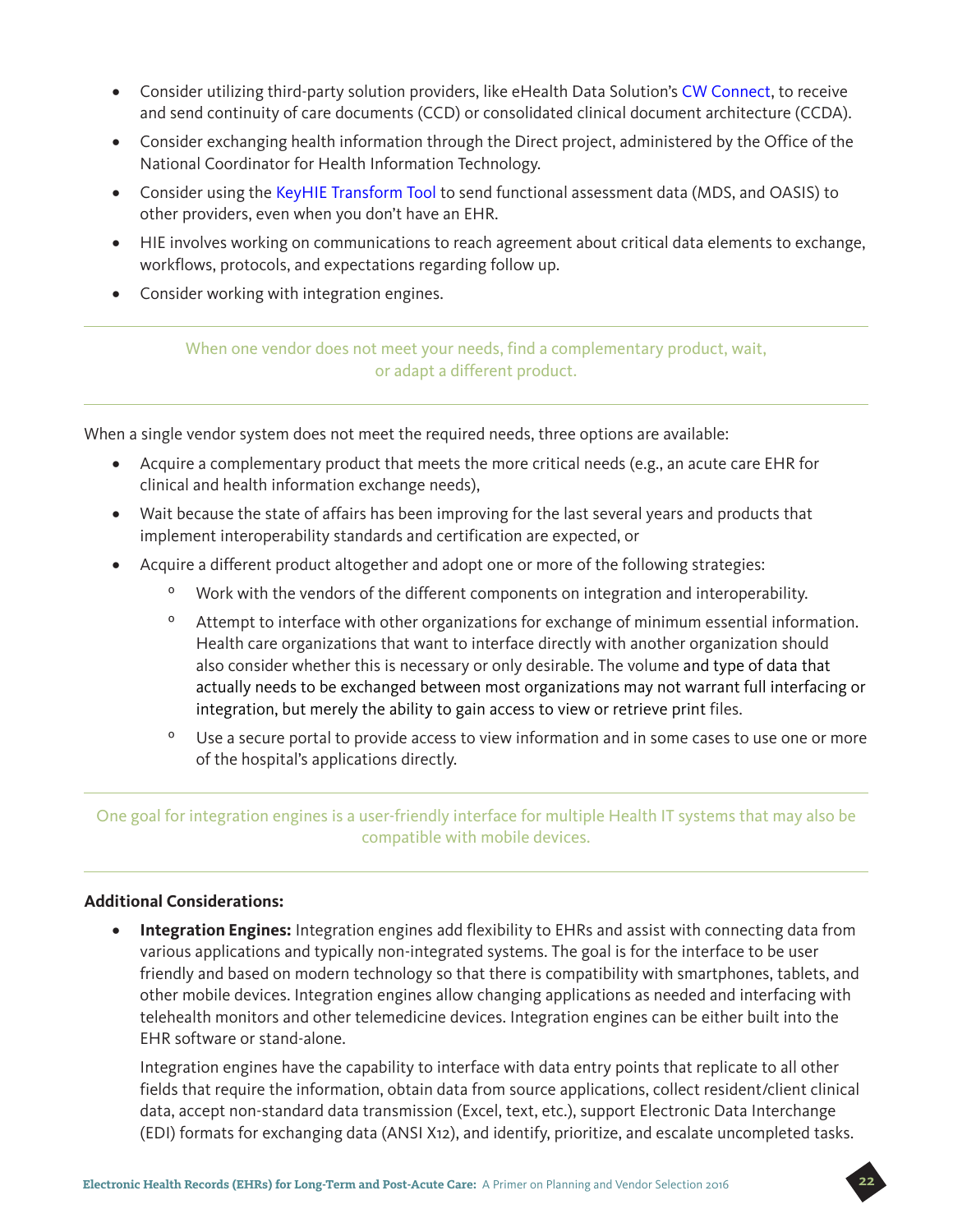- **Mapping Functions:** Mapping functions allow the Integration engine to transform and filter data from source applications, route transactional data, filter user-defined demographic elements, and generate standard Health Level 7 (HL7) transactions.
- **Clinical Analytics:** Clinical analytics enable the development of clinical and business rules, tracking occupancy and utilization on a daily basis, and generating reports automatically as well as making the data accessible without running the reports.
- **External Integration:** External integration may include integration with ePrescribing systems, lab orders and results, public health reporting, eReferrals (electronic referrals), and HIE as well as inventory management and other provider management information systems.
- **Interoperability Certification**: Interoperability certification testing is important for EHR users, particularly for exchanging health information with other EHR systems, other providers, and HIE organizations. The Certification Commission for Health Information Technology (CCHIT®) is a nonprofit 501(c)(3) organization with the public mission of accelerating the adoption of health IT. CCHIT is the only certification body that had a certification program dedicated for LTPAC EHRs; the program had certification criteria for EHRs for nursing homes as well as home health agencies.

CCHIT Certified® EHR certification is an independently developed, rigorous inspection of integrated EHR functionality, interoperability, and security. As part of the process, successful use is verified at live sites and product usability is rated. It is intended to serve providers looking for greater assurance that a product will meet their complex needs. However, CCHIT announced that it will no longer certify EHR technology and their certification as it relates to the meaningful use program expired in 2014. Consequently, we removed this type of certification from the CAST EHR Selection Matrix and the Online Selection Tool.

The Office of the National Coordinator for Health Information Technology - Authorized Testing and Certification Bodies (ONC-ATCB), on the other hand, signifies to eligible professionals, hospitals, and critical access hospitals that an EHR technology has the capabilities necessary to support their efforts to meet the goals and objectives of Meaningful Use. ONC-ATCB certification inspection is limited to the Health and Human Services (HHS) criteria and standards. It is modular so the technology inspected may not meet all of the requirements. The Certification Facts™ label shares which of the criteria are met. Providers are responsible for assuring that certified EHR technology meets all of the requirements in order to demonstrate Meaningful Use and achieve incentives. No site verification or usability testing is done under this program.

**Summary of Interoperability:** In this paper, we gathered information about interoperability standards implemented in the EHR products as well as whether these products are certified for interoperability by one of the bodies that certify interoperability of EHR products. Moreover, we identified EHRs that have integrated ancillary clinical, financial, and human resources systems, EHR that are capable of integrating with third-party ancillary systems, as well as integration engines that facilitate integration between different information systems. Finally, we identified the certification status for EHRs included.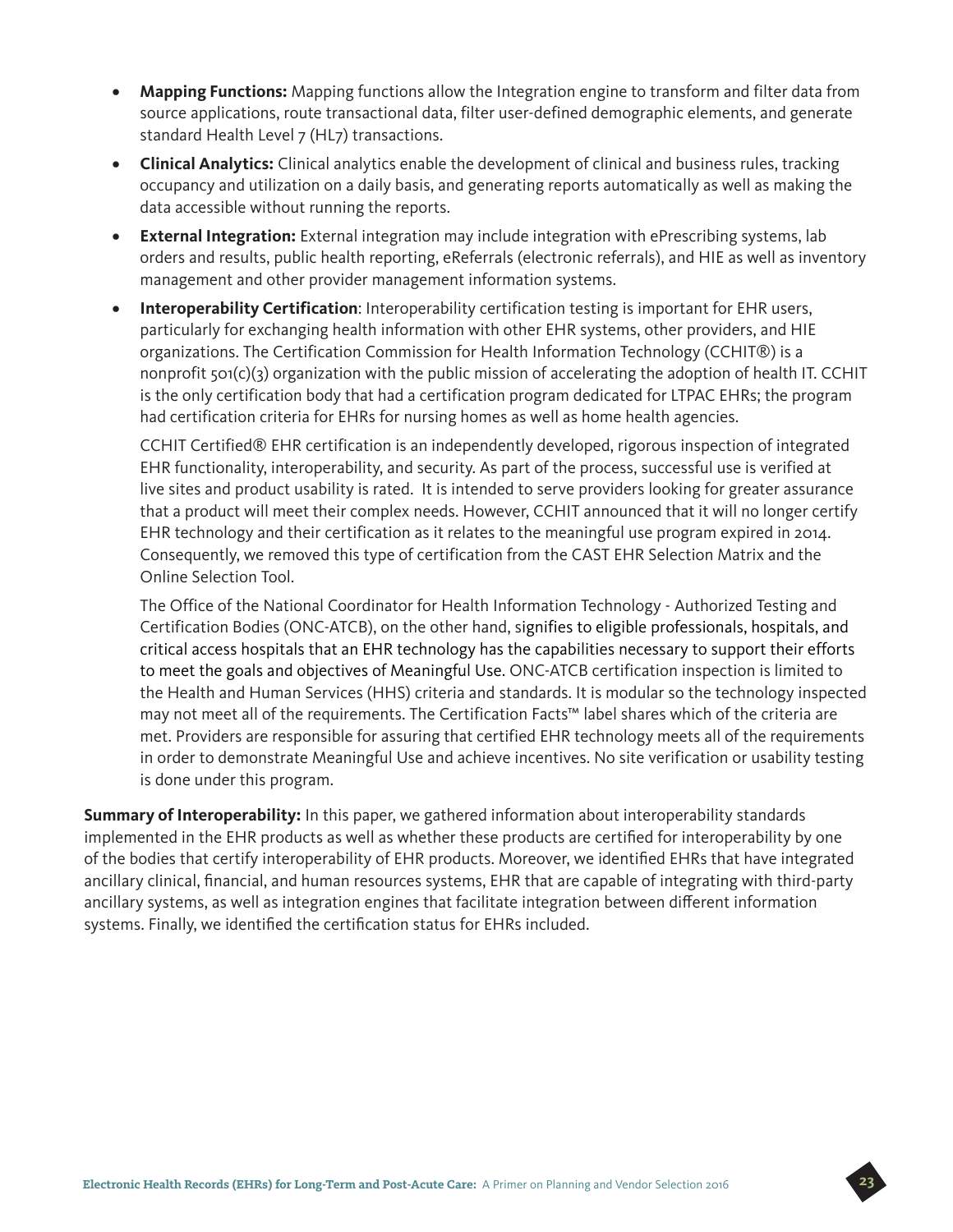#### It's important for an EHR system to document services delivery for Medicare certification.

#### *3.3.1.7 Suggested EHR Selection Approach*

**Develop a Set of Requirements**. Once an organization has completed the visioning and strategic planning exercise, assessed organizational readiness, assembled the project team, set the project's goals, mapped workflows and prepared for process redesign, then the team needs to develop a set of requirements to use as criteria to review and select the appropriate EHR that can help achieve desired goals and meets an organization's needs. These include the care setting(s) where you want to deploy the EHR (Home Health, Skilled Nursing Facility, etc.).

#### **Important Functionalities**:

- **Documentation:** An important feature is whether the EHR system provides documentation of services delivery for Medicare certification/ recertification. Other important functionalities include the various aspects of clinical documentation capabilities including physician documentation, nurse practitioner/ physician assistant (NP/PA) documentation, history and physical, other professional and consultation notes/records, resident/client diagnoses, final progress note/discharge note, pharmacist drug review capability, MD/NP/PA Physician Quality Reporting System (PQRS) reporting, physician place of capture (SNF vs. NF), and summary of care document to patient/family.
- **Drug Therapy:** Moreover, EHR functionalities relevant to drug therapy are also important. These functionalities include bidirectional electronic prescribing (ePrescribing) that allows three-way communication among the prescribing physician, the long-term or post-acute provider and the pharmacy, electronic medication administration records (eMAR), electronic treatment records (eTAR), closed loop verification of patient and medication (using bar code systems, for example), interfacing to medication adherence records (from medication dispensers, for example), and medication reconciliation capabilities.
- **Discharge Summary Report:** Another important selection factor is the EHR's ability to generate and exchange a discharge summary report.
- **Clinical Decision Support Systems (CDSS):** Some of the increasingly important factors in narrowing down potential vendors include clinical decision support systems (CDSS) capabilities that implement best practices, help guide clinicians' decisions, and affect quality outcomes and indicators. Common clinical decision support system functionalities to consider include CDSS for the reduction/ prevention of falls, medication management (drug-drug and drug-allergy interactions), prevention and treatment of pressure ulcers, CDSS for reducing inappropriate transfer to ED/hospital or interventions to reduce acute care transfers tool (INTERACT), reduction of heath care-acquired infections, and CDSS for the reduction of antipsychotics.
- **Full Integration:** The EHR system's ability to offer a fully integrated system that includes financial, ancillary clinical systems, and human resource management modules/components is also an important selection factor. Alternatively, the EHR system should have the ability to integrate with other thirdparty financial (billing/accounts receivable/accounts payable/general ledger, etc.), human resources management (scheduling, time and attendance, payroll), and/or ancillary clinical systems (pharmacy, labs, radiology, etc.). Another important integration feature is the EHR's ability to integrate information across multiple sites, which is important especially for multi-site organizations.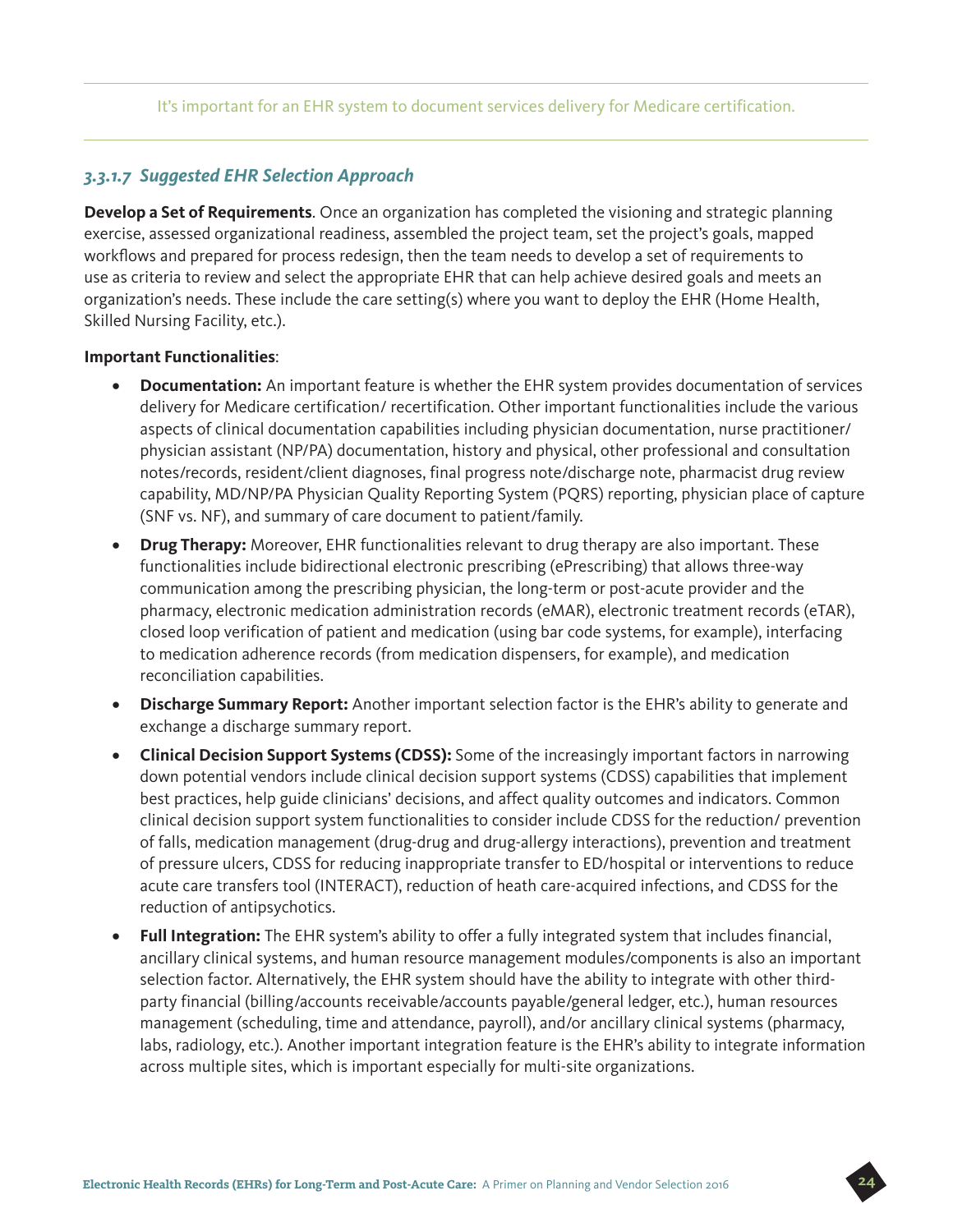- **Electronic Health Information Exchange Capabilities**: Electronic health information exchange capabilities are gaining significant importance for purposes of care coordination, especially around shared care and transitions of care. Important interoperability modalities include Interface with HIE/ Regional Health Information Exchange (RHIO), Direct Provider-Provider Transfer of Care or Direct Provider-Provider Shared Care/Care Coordination Interoperability, Interface with Hospital/Discharge System, Interface to Consultant Pharmacy Systems, the ability to send and receive documents via ONC's DIRECT Project (Interim Interoperability), and the ability to export information to PHR and/ or Resident/Client Portal (e.g., Human-Readable Blue Button) or Provider-Consumer/Consumer-Provider Interoperability.
- **Certification:** As mentioned above, certification provides added assurance of interoperability. Providers are encouraged to determine if they need a certified her. The preferred type of certification includes the 2014 ONC-ATCB certification, which is focused on Meaningful Use.
- **Hardware and Software Requirements:** Finally, hardware and software requirements that could be important to the selection process include whether the software is offered as
	- A local model, which means that it needs to be installed on servers local to the care provider, or
	- º **Third-party hosted/Software as a Service Model (SaaS),** where the software is hosted somewhere else and the provider pays licensing and hosting fees or pays for usage, as opposed to maintaining local servers' infrastructure.

Other important hardware and software requirements include remote access functionality support, offline functionality support (when running third-party hosted or SaaS software), mobile device support (i.e., smartphones and tablets) and remote access to the EHR.

#### Use the [CAST EHR online Selection Tool](http://www.leadingage.org/ehr/search.aspx) to narrow your selection.

You can use the [CAST EHR online Selection Tool](http://www.leadingage.org/ehr/search.aspx) to narrow down your selection to a few shortlisted candidate systems/ vendors that meet your must-have high-level requirements.

In the [CAST EHR Selection Matrix](http://www.leadingage.org/uploadedFiles/Content/Centers/CAST/Technology_Selection_Tools/EHR_Matrix.pdf) that follows, we outline many additional options and detailed features and functionalities that will help drill down into these shortlisted products further and narrow the selection to a list of two to three vendors that can be invited to submit request for proposals. Stratis Health has developed a [Vendor RFP Process Tool](http://www.stratishealth.org/documents/healthit/nursinghomes/3.Select/3-soliciting-bids-for-EHR-and-HIE-RFI-RFB-RFP.doc) that providers may find helpful.

During the RFP process, providers are encouraged to interview prospective vendors, engage front staff as well as nursing and medical directors and representatives from management, finance, and IT teams in the interviews and product evaluation. We encourage you to check provider case studies with the vendors, including those collected by CAST, and to conduct appropriate due diligence and check references. In addition, providers may want to use the LeadingAge CAST/ Technology Listserv to ask peers about the shortlisted products and their experience with these vendors. LeadingAge members can sign-up for the CAST Listserv on [https://](https://my.LeadingAge.org) [my.LeadingAge.org](https://my.LeadingAge.org) web site. Stratis Health developed an [EHR-HIE Vendor Selection Due Diligence tool](http://www.stratishealth.org/documents/healthit/nursinghomes/3.Select/3-EHR-HIE-vendor-selection-due-diligence.doc) that providers may find helpful.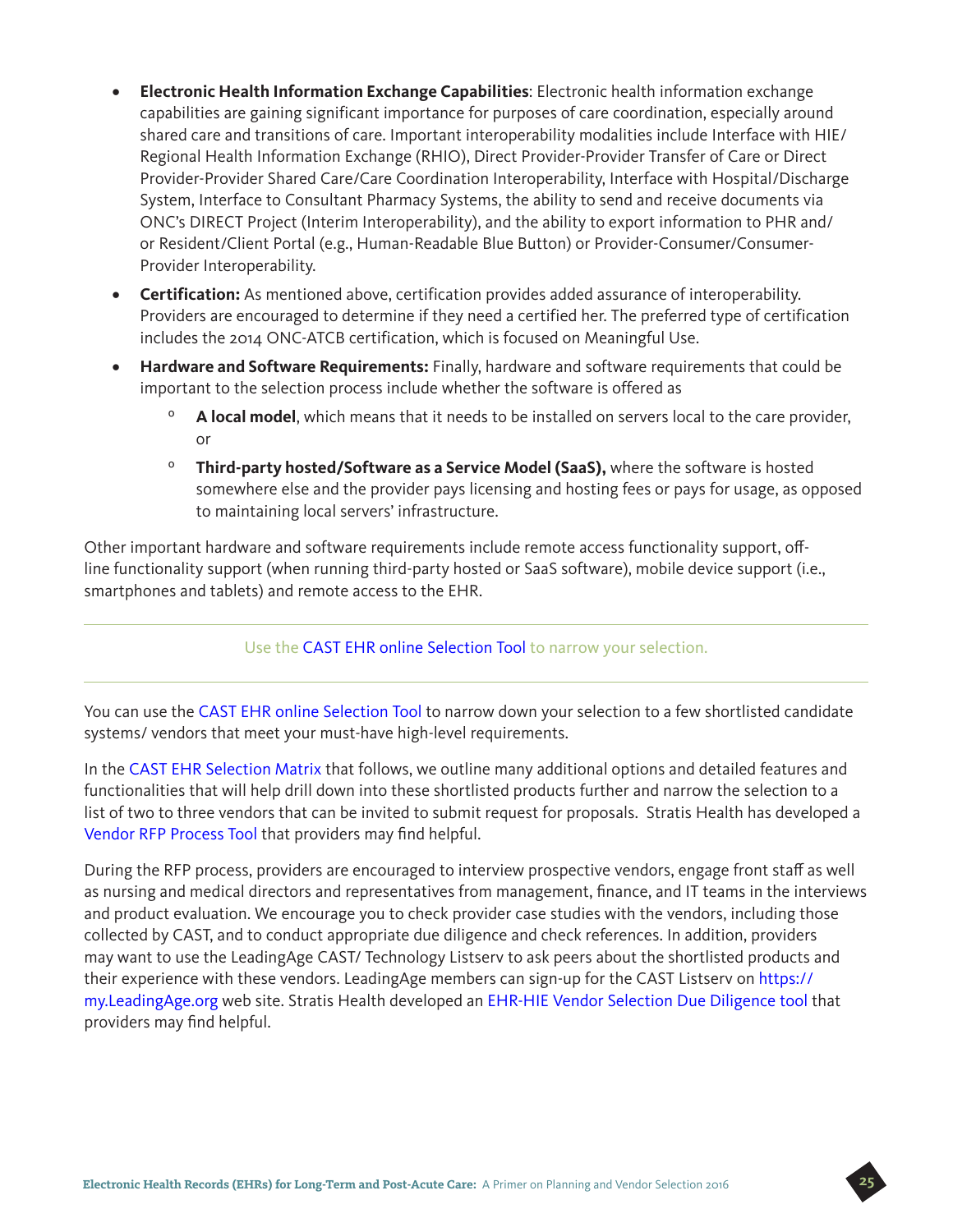## 4 EHR Selection Matrix Components

CAST's EHR workgroup, consisting of providers, vendors, and consultants, compiled a list of EHR products that serve the LTPAC market, as well as a list of functionalities and capabilities that would help providers choose the EHR product that best fits their business line and functional requirements. Each of the EHR vendors was then invited to complete a self-review of the workgroup's pre-determined questions. Some of these vendors chose not to participate. Those who did participate were then invited to nominate a case study from a provider's perspective on the use of the vendor's EHR product.

The EHR Selection Matrix includes the following information:

- **Business Line/Care Applicability:** This illustrates the various business lines to which the EHR software is applicable, including Home Health/Home Care, Hospice, Adult Day Care, Attending LTPAC Physician, Assisted Living, Acute Rehab Facilities, Long-term Acute Care Hospitals, Long-term Care Rehab Facilities, Skilled Nursing Facilities, Intermediate Care Facilities, ID/MR/DD Facilities, CCRCs and PACE.
- **Provider Functional Requirements:** These are the basic requirements that a user would look for in identifying an appropriate EHR. These include Resident/Client Demographics; Advance Directives; Resident/Client Medical History; Clinical Notes; Lists: Problems, Allergies, Medications; Resident/ Client Scheduling; Staff Scheduling; Census; Single Medical Record Support; Customizable Templates; Workflow Management/Next Step Prompts; Reminders; and Global Search Capabilities..
- **Regulatory Assessments:** These include Resident Assessment Instruments such as Minimum Data Set (MDS), Care Area Assessments (CAA), Outcome and Assessment Information Set (OASIS), In-Patient Rehabilitation Facility-Patient Assessment Instrument (IRF-PAI), Preadmission Assessment, Admission Assessment, Fall Assessment, Skin Assessment, Bowel and Bladder Assessment, Physical Restraint Assessment, Self-Administration of Medication, Nutrition Assessment, Activities/Recreation/Leisure Interest Assessment, Social Service Assessment, Mental and Psychosocial Functioning Assessment, Restorative/Rehab Nursing Assessment and Rehabilitation Services Assessment. There are also opportunities for vendors to share Customizable Assessments and to List Additional Assessments they offer.
- **Medicare Documentation/Service Delivery Records**: These are documentation records that include Skilled Nursing Charting, Therapy Charting, Supporting Documentation for the MDS, Therapy Treatment Time, ADL Charting, Mood and Behavior Documentation, Hospital Documentation, Medicare Certification/Recertification, Other Clinical Flow Records, Lab Orders, Lab Results, Radiology Orders, Radiology Results, Diagnostic Test Orders Other than Radiology and Labs, Diagnostic Test Results Other than Radiology and Labs, Public Health Reporting (e.g., Tuberculosis), Physician Documentation, Admission Orders, and Physician Order Recaps/Renewals.
- **Physician Progress Notes**: These are specific documentation for clinicians and include NP/PA Documentation, History and Physical, Other Professional and Consultation Records/Notes, Resident/ Client Diagnoses, Physician Documentation, Final Progress Note/Discharge Note, Pharmacist Drug Review Capability, MD/NP/PA PQRS Reporting, Physician Place of Services Capture (SNF vs. NF), and Summary of Care Document to Patient/Family.
- **Drug Therapy**: This involves the various options available from EHR vendors for tracking and administering medications, including Evaluation of a Resident/Client's Signs and Symptoms, Frequency and Monitoring of the Medication, Dose Reduction Schedules and Documentation, eMAR, eTAR, Med Orders, Closed-Loop Medication Verification (the ability to cross check that medication was properly administered from start to finish, using bar code scanning for patients and medications at administration), and ePrescribing - Bi-Directional.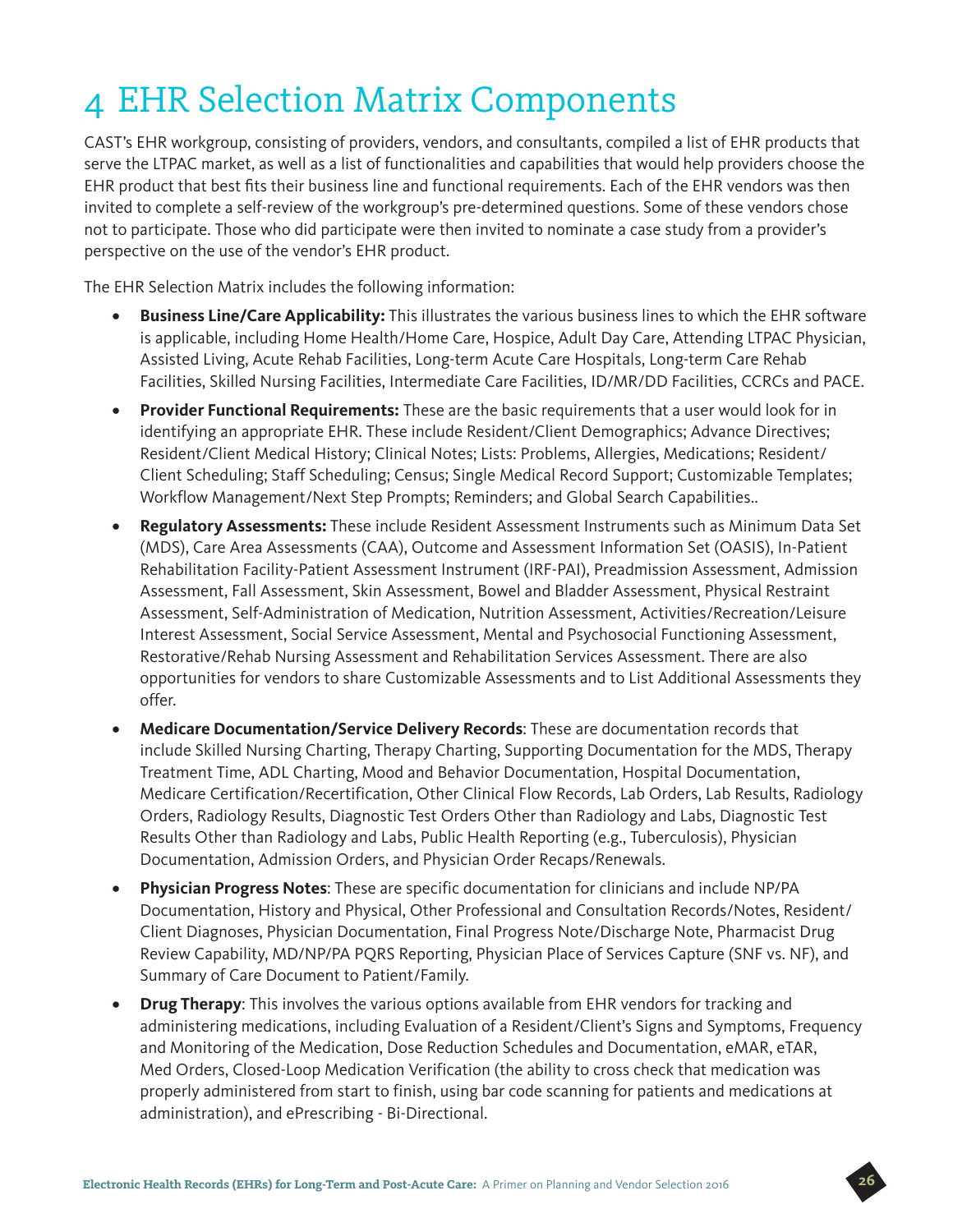- **Consents, Acknowledgements, and Notices**: These include Informed Consent for Use of a Restraint, Consent, Notice and Authorization to Use/Release Clinical Records, Notice of Bed Hold Policy and Readmission, Notice of Legal Rights and Services, Notice Before Transfer, and Notice Prior to Change of Room or Roommate.
- **Transitions of Care, Shared Care & Discharge Documents:** These include Shareable Plan of Care (including Goals and Instructions), Summary Reports for Discharge, Transfers and Consults, Diagnostic Imaging Report (DIR), Operative Notes, Procedure Notes, Progress Notes, History and Physical Notes, Continuity of Care Document (CCD), Discharge Order, Discharge Note, Transfer Form, Physician's Discharge Summary vs. Discharge Record, Patient Education Resources and Medication Reconciliation (hospital d/c list vs. facility or physician list).
- **Clinical Decision Support Systems (CDSS)**: These link health observations with health knowledge to influence health choices by clinicians for improved health care. The Selection Matrix breaks out CDSS for Falls, Medication Management (Drug-Drug and Drug-Allergy Interactions), Pressure Ulcers, Reduction of Health Care-Acquired Infections, Hospitalization/Hospital Readmission Prevention, Antipsychotic Reduction, and Interventions to Reduce Inappropriate Hospital Admission and Acute Care Transfers Tool (INTERACT Version 3). This year we expanded the section to include OnTime Falls Prevention, OnTime Prevention of Pressure Ulcers, OnTime Pressure Ulcer Healing, OnTime Preventable Transfer to ED/ Hospital, and Other CDSS Systems.
- **Provider Non-Functional Requirements**: This is where the EHR Selection Matrix goes next. It begins with Interfacing, Integration and Add-ons that provide the ability to integrate or add on systems to the functionality of the EHR. These include Biometric Telehealth/Telemonitoring Technologies, Wellness Monitoring and Behavioral Monitoring Technologies, Safety Monitoring Technologies, and Medication Self-Adherence (Individual Med. Dispenser). This year, we expanded the matrix to include support for mobile/wearable devices for data input and output, support for voice recognition and support for a digital camera. We also asked vendors if their software functions as an Integration Engine. Finally, we asked vendors whether their EHR is a Fully Integrated System that includes Financial, Ancillary Clinical Systems, and Human Resource Management, or a modular system that has the capability to integrate with the following:
	- º Financial (Billing/AR/AP/General Ledger, etc.),
	- º Human Resources Management (Scheduling, Time and Attendance, Payroll),
	- º Third party Ancillary Clinical Systems (Pharmacy, Labs, Radiology etc.) and/or
	- º Other Management Software/Systems.
- **Third-Party Software/Interfaces**: We also asked vendors the following question: "Does the EHR Require Third-Party Software/Interfaces for any Functionality Checked?" and asked them to list Third-Party Software/Interfaces Required for Checked Functionalities. The EHR's ability to provide Multiple Site Integration was also asked. This year, we also added the following question: "Does your EHR interface with content/document management system/devices? (If so, please list).
- **Dashboard Views**: We continue to ask vendors if they offer Dashboard Views, however, we expanded this question by asking if the Dashboard View Integration is Real-Time, Batch, Manual Transfer or Manual Manipulation. Furthermore, is a third-party integration platform required for the Dashboard View? The ability to integrate with an analytic tool, such as Population Health Management, MDS, OASIS, and Quality Report, was also addressed this year. Lastly, the ability to integrate with Consulting Pharmacy Software was also added.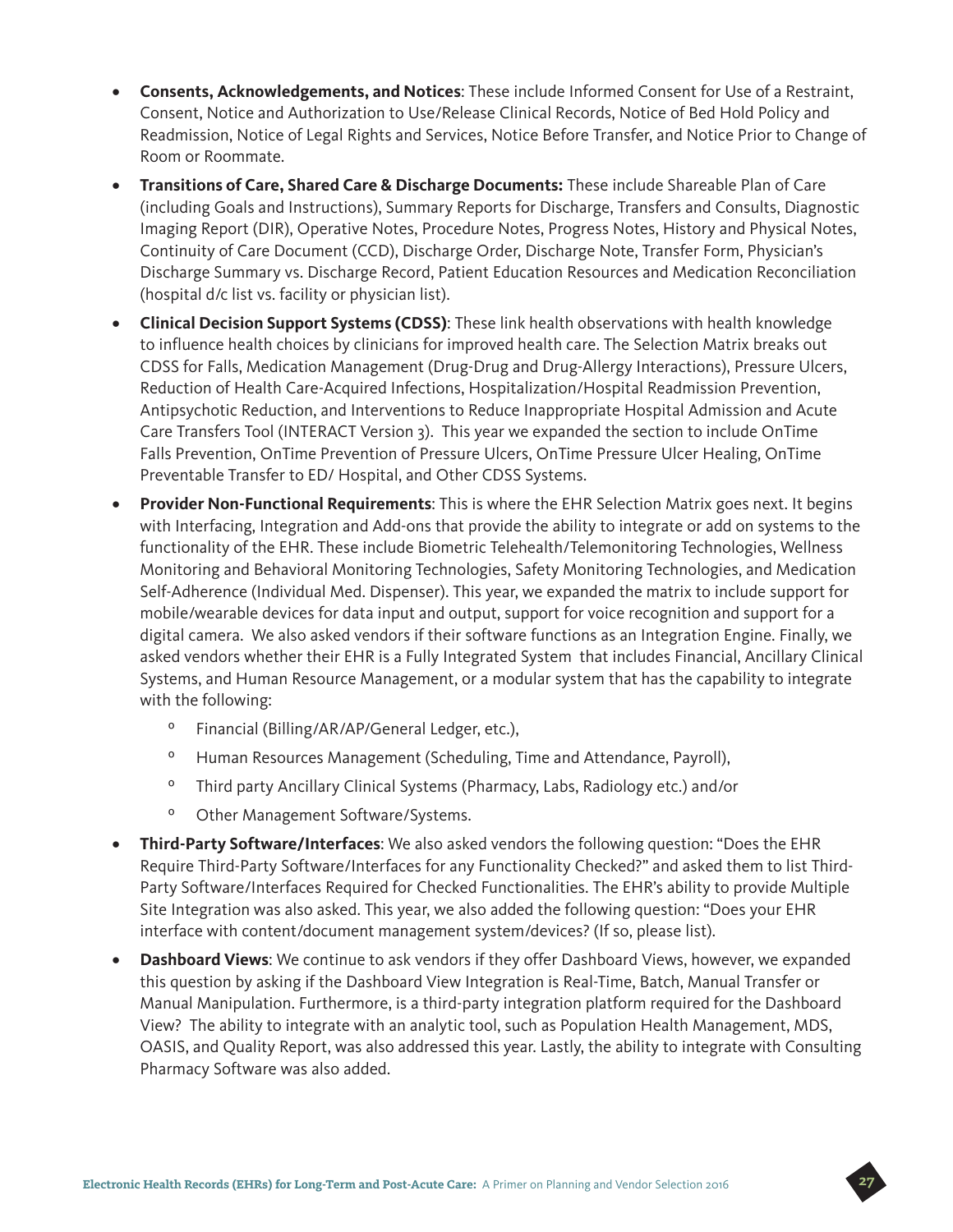- **Supportability:** Supportability allows providers to understand what sort of support the EHR system offers that includes Phone Support (Yes; 24 hours, Yes; limited hours, No), Web Support (Yes; 24 hours, Yes; limited hours, No), Email Support, Listserv and/or Usergroup, Onsite Training, or Other forms of support.
- **Interoperability**: Interoperability is the ability of applications to exchange data with other applications. These include Send via Fax (Interim Interoperability), Receive via Fax (Interim Interoperability), Send/ Receive via ONC's DIRECT Project (Interim Interoperability), Direct Provider-Provider Transfer of Care, Direct Provider-Provider Shared Care/Care Coordination, Provider-Consumer/Consumer-Provider, HIE/Regional Health Information Exchange (RHIO), ePrescribing and Medication Management, Intra-Provider System Interoperability, Interoperability/Health Information Exchange - Non-Standards-Based, Hybrid and Standards-Based, Exporting to PHR and/or Resident/Client Portal (e.g., Human Readable or Machine Readable Blue Button), Interface with Hospital/Discharge System, Interface to Consultant Pharmacy Systems, ability for the EHR Product to Exchange Data as Codes, Freeform Text, or Both, and whether the EHR has Application Program Interfaces (APIs), and for what data.
- **Interoperability Standards Implemented**: These include ISO5 Consumer Empowerment and Access to Clinical Information via Portable Media Version 1, ISO6 Quality Version 1, NCPDP 10.6 or Higher, HL7 CCD, HL7 CDA, HL7 Consolidated CDA, HL7 CDA Personal Health Monitoring Report, HL7 CDA Framework for Functional Assessment Questionnaire, Other HL7 Standards, Blue Button Plus - Machine Readable, ICD-9 Diagnosis and Procedures (whether through billing clearinghouse or built in compatibility), ICD-10 Diagnosis and Procedures (whether through billing clearinghouse or built in compatibility), LOINC - Laboratory and Clinical results, HCPCS/CPT - Ancillary Services, Procedures and Modifiers, NDC- Medications (Manufacturers), RxNorm - Medications (Ordering), UNII - Allergies and Adverse Reactions, SNOMED CT - Reference Terminology for Clinical Data and Other Standards. Lastly, we added IHE BPPC--Basic Patient Privacy Consent Profile and EDI HIPAA Profile/ File Formats (Please List) to this year's matrix.
- **2014 ONC-ATCB Certification Status:** The certification status is included and enhanced to clarify whether certification is Complete EHR or Modular EHR with links for verification, and the vendors are asked if they intend to pursue ONC's planned voluntary LTPAC certification.
- **Hardware and Software Requirements:** These include Minimum Processor Speed, Hard Drive Storage, RAM requirements, if any applicable, Operating System compatibility, Mobile Support, Network Specifications, Wireless Specifications, Supported by Modern Browsers (CSS3/HTML5), Internet/Bandwidth Specifications, Miscellaneous Software/Applets Needed (i.e. Citrix), Miscellaneous Reporting Specifications (i.e., Crystal Reports), Scalability, Local Model, Hosted Model, Software as a Service Model (SaaS), Remote Access, Off-Line Functionality (Functions During Internet Outage for Hosted and SaaS Models), and Ability to Store/Handle Attachments (Insurance card, Historical Notes, etc.).
- **Legal/Regulatory/Cyberliability:** These requirements include the capability to generate an acceptable representation of a legal health record, intellectual property rights, adherence to telecommunication requirements, and other features. This is a requirement of critical interest to health care organizations. The system must be able to support upgrades to any required data collection process, rules for regulatory review, and new code sets as they may become mandated (such as ICD-10-CM). Whether a vendor provides support for E-Signature for Beneficiary and/or support for E-Signature for Authorized User is included. This year we added whether a vendor is Audited and Approved for ePrescribing Controlled Substances.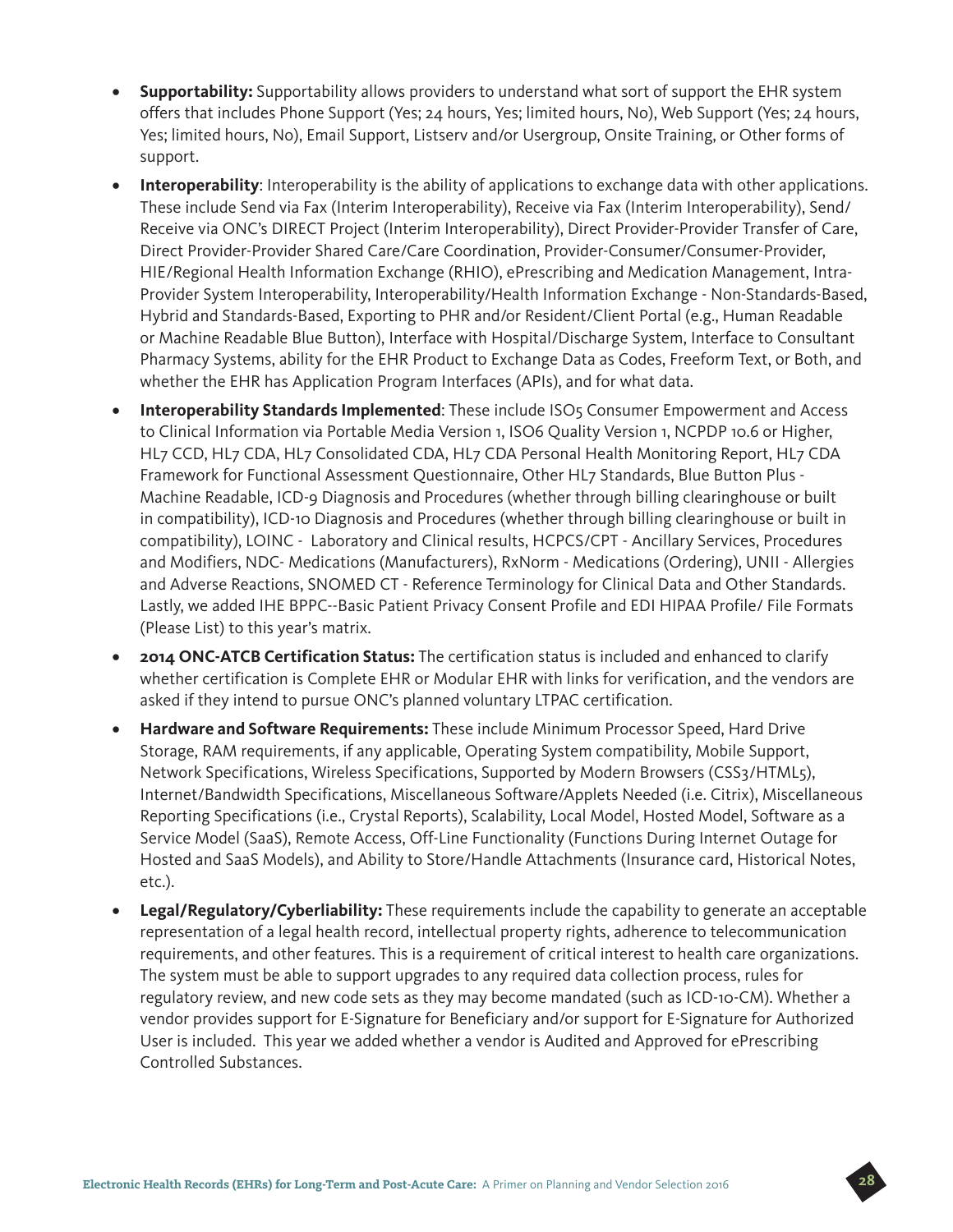- **Company's Experience and Viability:** This includes Number of Years in Business, Release Date of Current Version, Number of Facility/Site/Agency Installations and Core Customer Base, Focus of Line of Business. This year the KLAS static rating was added, which is based on satisfaction data provided by product users. We also added and asked vendors to provide a link to the KLAS dynamic rating if available.
- **Strengths, Areas for Improvement, Ongoing Development, and References:** These also provide Links to Additional Case Studies.
- **CAST 7-Stage EHR Adoption Model:** Includes the vendor's perceived percentage of LTPAC clients they have in each stage along with an overall averages and weighted averages based on the number of installations for each vendor.

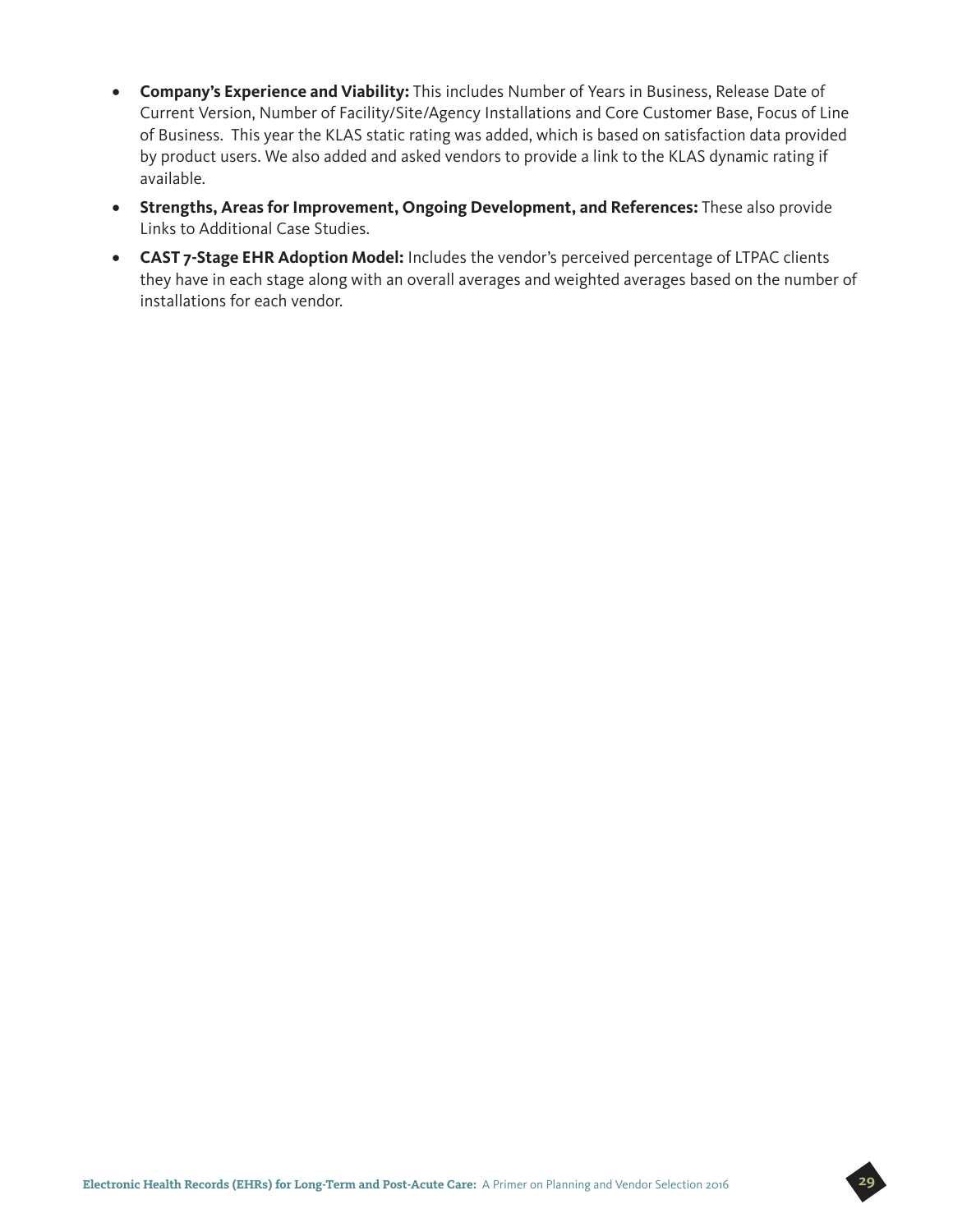## 5 Acknowledgements

We would like to thank Stratis Health for their original work on the toolkits. We also would like to thank Jennifer Lundblad, CEO, Stratis Health; Dr. Paul Kleeberg, CMIO, Stratis Health; Stratis Health Nursing Home team; tool builders; and their health IT consultants for updating the toolkits and completing a review of this paper.

### *5.1 EHR Workgroup*

| Majd Alwan, LeadingAge CAST                                | Linda Kleinf              |
|------------------------------------------------------------|---------------------------|
| Scott Code, LeadingAge CAST                                | Rick Mallia,              |
| Bob Bardach, Jewish Home at Rockleigh                      | <b>Travis Masc</b>        |
| John Becker, Baptist Retirement Homes of North<br>Carolina | Lori Meyer,               |
| Eva Bering, Landis Homes                                   | Tom Mottl,<br>Carrie O'Co |
| Brandon Busch, St. Paul's                                  | John Passe,               |
| Peter Carcia, Renaissance Technology Consultants<br>Group  | Vannia Posa               |
| Jenny Copeland, VorroHealth                                | Lynne Selig               |
| Jennifer D'Angelo, Christian Health Care Center            | Darrell Shre              |
| Audrey DeFeo, Jewish Geriatric Services, Inc.              | <b>Bill Souther</b>       |
| Dusanka Delovska-Trajkova, Ingleside at King Farm          | Kevin Stagg               |
| Doc Devore, MatrixCare                                     | Nancy Stod                |
| Carrina Ekvall, American HealthTech                        | Sunghee Ta                |
| David Dring, Selfhelp Community Services, Inc.             | Anne Veno,                |
| Celma Dumaguing, Providence Rest                           | <b>Billy Waldro</b>       |
| Josephine Felicilda, Providence Rest                       | Kristal Woo               |
| Michael Gillmer, Moravian Hall Square                      | Scott Zacks               |
| Colleen Goodwin, Goodwin House Bailey's<br>Crossroads      |                           |
| Bob Hendrix, Episcopal Senior Communities                  |                           |
| Fran Hinckley, Hebrew SeniorLife                           |                           |
| Linda Jansen, Shell Point Retirement Community             |                           |
|                                                            |                           |

feld, Health Care Software, Inc. Francis F. Parker Memorial Home onis, Jewish Senior Life LeadingAge Minnesota Renaissance Informatics Group Innell, Health Care Software, Inc. Jennings Center for Older Adults ada, Morningside House man, Workflow Analytics eve, LeadingAge Minnesota land, Yardi/ALMSA , Christian Health Care Center Idard, Jewish Home Lifecare k, University of Memphis Episcopal Church Home bp, VorroHealth d, PointClickCare , Medical Business Solutions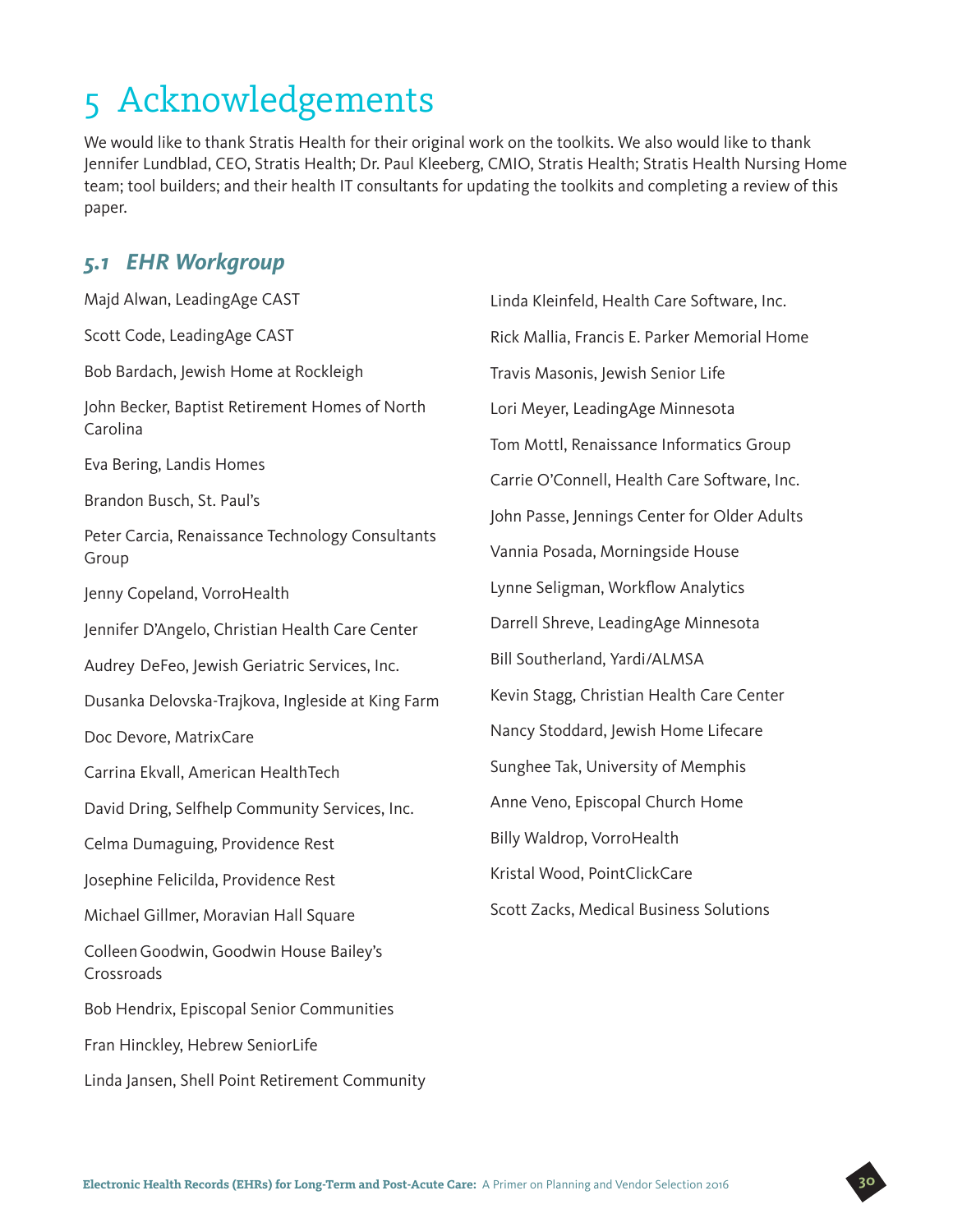### *5.2 Participating EHR Vendors*

ADS Data Systems, Beth Scovill Afoundria, Charles Owen American Data, John E. Eder American HealthTech , Brenda Simmons BlueStrata EMR, Phil Paspalas Cerner Extended Care, Nick Fink gEHRiMed, Rod Baird Health Care Software, Thomas Fahey, Linda S. Kleinfeld HealthMEDX, Brian Hom, Jeremy Mercer LG CNS, Robert Baker, Bobbie Choie LINTECH, Doron Gutkind MatrixCare, Ben Malakoff MED e-care Healthcare Solutions, Inc., Cynthia Hood Momentum Healthcare, Rod Kamins New Tech Computer Systems, Trent Jackson NTT DATA, Susan Dryden PointClickCare, Heath Odom, Jayne Warwick SOS Corp., Sean Garner VorroHealth (Formerly BlueStep), Jeremiah Johnson Yardi/ALMSA, Bill Southerland, Sharon Ashcraft